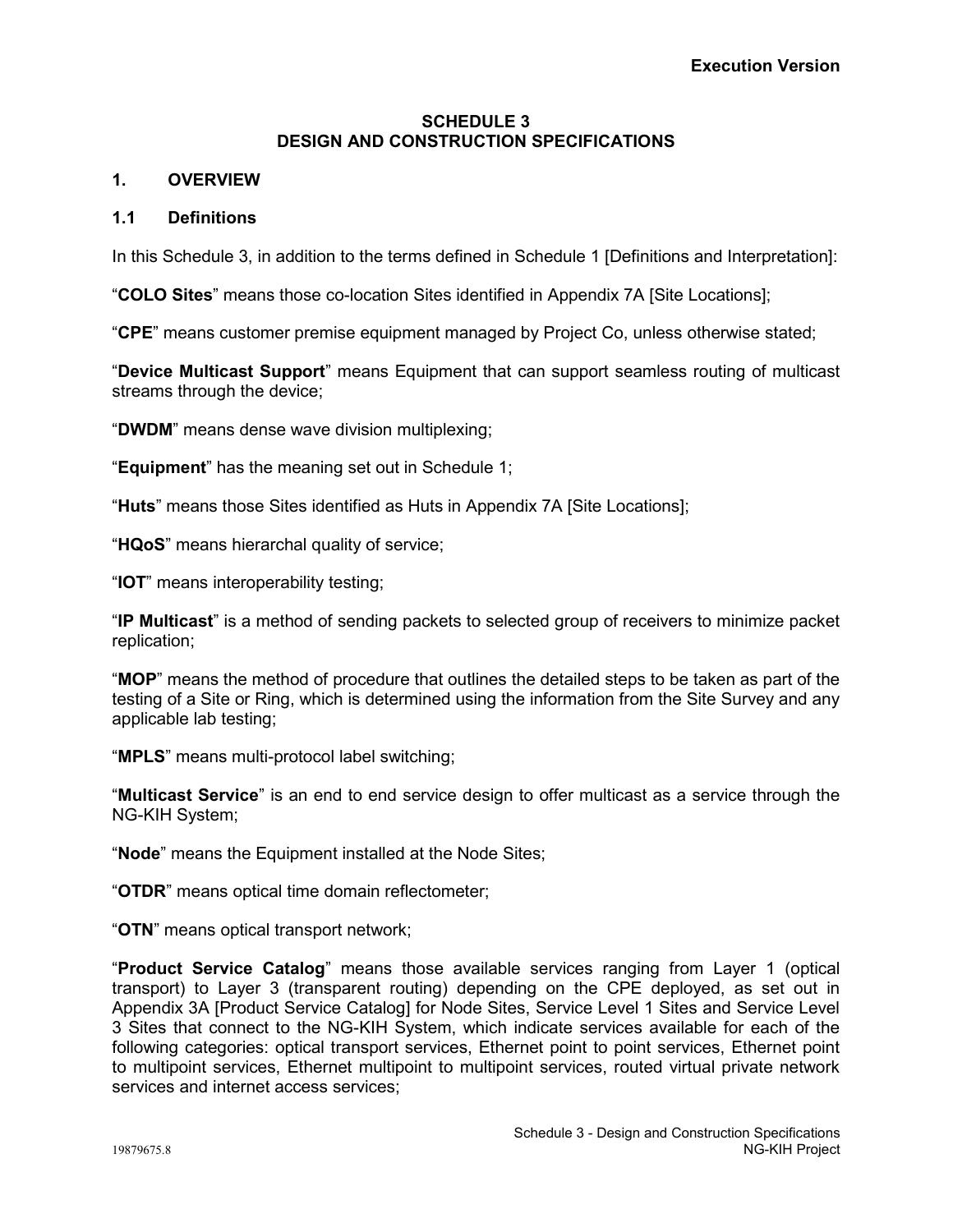"**QoS**" means quality of service;

"**ROADM**" means reconfigurable optical add drop multiplexers;

"**Site Surveys**" has the meaning set out in Section 2.1.1 of this Schedule 3; and

"**Site Survey Report**" has the meaning set out in Section 2.1.2.4 of this Schedule 3.

## **1.2 List of Appendices**

| <b>Appendix</b> | Title                                       |
|-----------------|---------------------------------------------|
| 3A              | <b>Product Service Catalog</b>              |
| 3B              | <b>Migration Roles and Responsibilities</b> |
| 3C              | <b>Designated Equipment</b>                 |
| 3D              | <b>Designated Equipment Protocol</b>        |
| 3E              | Design Map                                  |

# **1.3 Network Build Counts**

The NG-KIH System shall be based on the following:

# **1.3.1 31 Nodes**

- 1.3.1.1 Nodes contain two categories: 17 Huts and 14 COLO Sites.
- 1.3.1.2 1 Flashwave 9500 system comprised of 2 chassis and 1 MX960 at 9 sites.
- 1.3.1.3 1 Flashwave 9500 system and 1 MX480 at 22 sites.

# **1.3.2 291 Service Level 1 Sites**

- 1.3.2.1 2 6EX4300s
- 1.3.2.2 289 EX4300

## **1.3.3 775 Service Level 3 Sites**

1.3.3.1 775 EX2200-C

## **1.3.4 Fiber Types**

1.3.4.1 The Backbone will be constructed of 288 count fiber or a fiber count to be mutually agreed upon by the parties, taking into account any Third Party Infrastructure Agreements as may be applicable.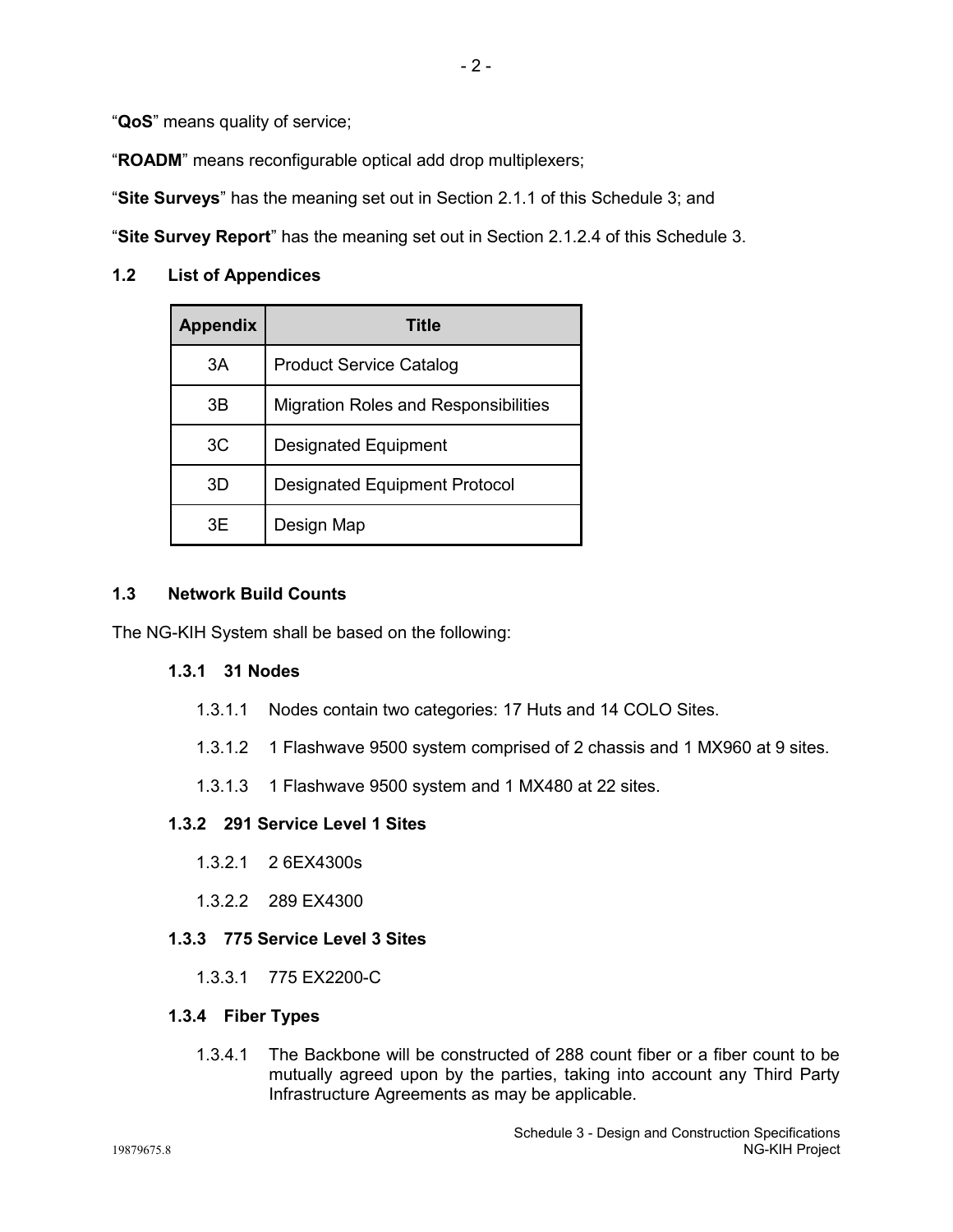1.3.4.2 Laterals will be non-armored cable consisting of 144, 96, 72, 48 or 24 count fiber.

# **2. SCOPE OF WORK**

## **2.1 Site Survey and Engineering**

## **2.1.1 Overview**

The site surveys (the "**Site Surveys**") will determine the physical status of the Site Locations, including a determination of suitability for the installation of the Equipment. Project Co will perform Site Surveys and engineering at each of the Site Locations.

## **2.1.2 Scope**

- 2.1.2.1 In connection with the Design and Construction Plan and Site Access Plan, Project Co shall schedule the Site Surveys as soon as possible and reasonably in advance.
- 2.1.2.2 A detailed Site Survey Report (the "**Site Survey Report**") with pictures will be generated by Project Co. The Site Survey Report is a physical evaluation, and does not include evaluation of the optical design of the network elements or the operational status of existing alarms that may be in existing equipment.
- 2.1.2.3 Using the information provided in the Site Survey Report, Project Co will generate a detailed engineering design package.
- 2.1.2.4 The Site Surveys will determine the physical status of the site including a determination of suitability for the installation of the Equipment. A detailed Site Survey Report will be generated by the Project Co and will include:
	- 2.1.2.4.1 The site layout document(s);

2.1.2.4.2 Determination of recommended network element, relay rack and cabinet placements;

- 2.1.2.4.3 An itemized work task summary including installation details;
- 2.1.2.4.4 Creation of detailed site/building layout drawings;

2.1.2.4.5 Pictures taken (where allowed) of the front of the buildings, identifying the entrance and the general location of the existing equipment in the building. Where pictures are not allowed to be taken, the Authority shall provide the required pictures at no cost to Project Co;

2.1.2.4.6 Inspection of the area where Equipment is to be installed, including an assessment of any existing ancillary equipment (i.e. existing relay racks, conduits, ducts, overhead or under floor structures etc.). Evaluate how well the Equipment would be protected and its environment including ventilation, dust, cleanliness, and temperature;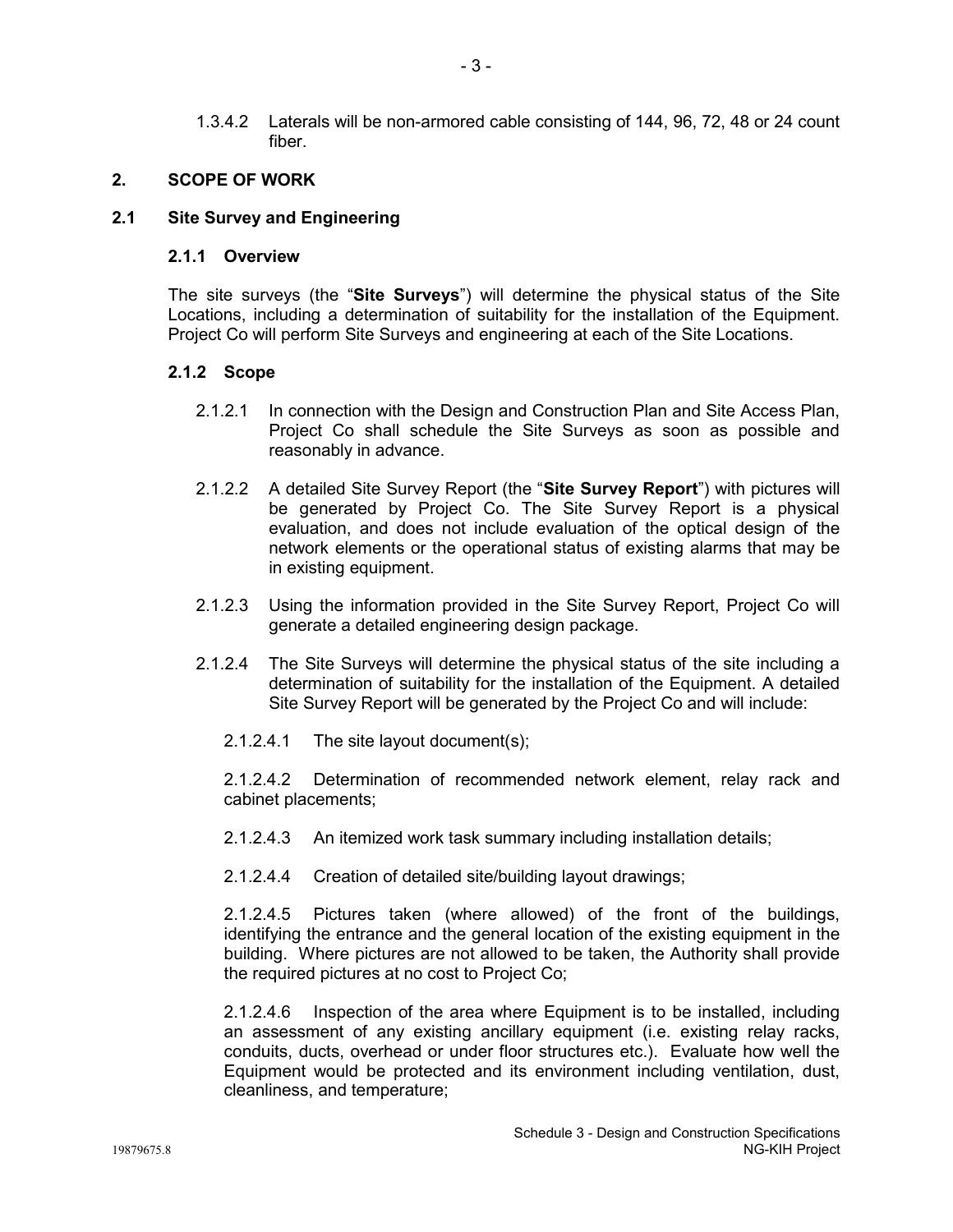2.1.2.4.7 Inspection of the power systems and power connections. This includes inspection of fuse panels and available capacity;

2.1.2.4.8 Evaluation of cabinet/rack grounding and grounding connections to include visual inspection and review of available grounding documentation for the Sites:

2.1.2.4.9 If spares are to be located on a Site Location, determine their location, assess their protection and storage. Evaluation of card handling techniques, the presence of grounding straps, etc.;

2.1.2.4.10 Evaluation of any other physical condition that may impact the NG-KIH System and implementation of services described within the Design and Construction Specifications;

2.1.2.4.11 Identification of trouble areas, recommendations for corrective action and the long-term supportability and operational stability potential of the Equipment;

2.1.2.4.12 Engineering and Construction requirements as required;

- 2.1.2.4.13 Building access/entry for fiber entry;
- 2.1.2.4.14 Location and details of termination/demark room; and

2.1.2.4.15 Perform required engineering work applicable to the type of Site Location.

- 2.1.2.5 If the Site Survey identifies out of scope work activities and/or materials that would be required in advance of Project Co performing Construction, Project Co shall request the applicable Change in accordance with Schedule 6 [Changes, Minor Works and Innovation Proposals] or arrange for the Authority to perform the activities. Out of scope work may include but not limited to clearing the fiber path, rack or cabinet installation space, power systems and distribution as well as fiber distribution panels and alarm panels.
- 2.1.2.6 Project Co will supply to the Authority the engineering requirements for paths, power and access to Sites.
- 2.1.2.7 Install specification.

# **2.1.3 Authority Responsibilities**

2.1.3.1 The Authority will provide:

2.1.3.1.1 all power, building maintenance, janitorial and HVAC, at Sites. during both the Construction Period and the Operating Period;

2.1.3.1.2 "¾" flame retardant plywood at each Site Location;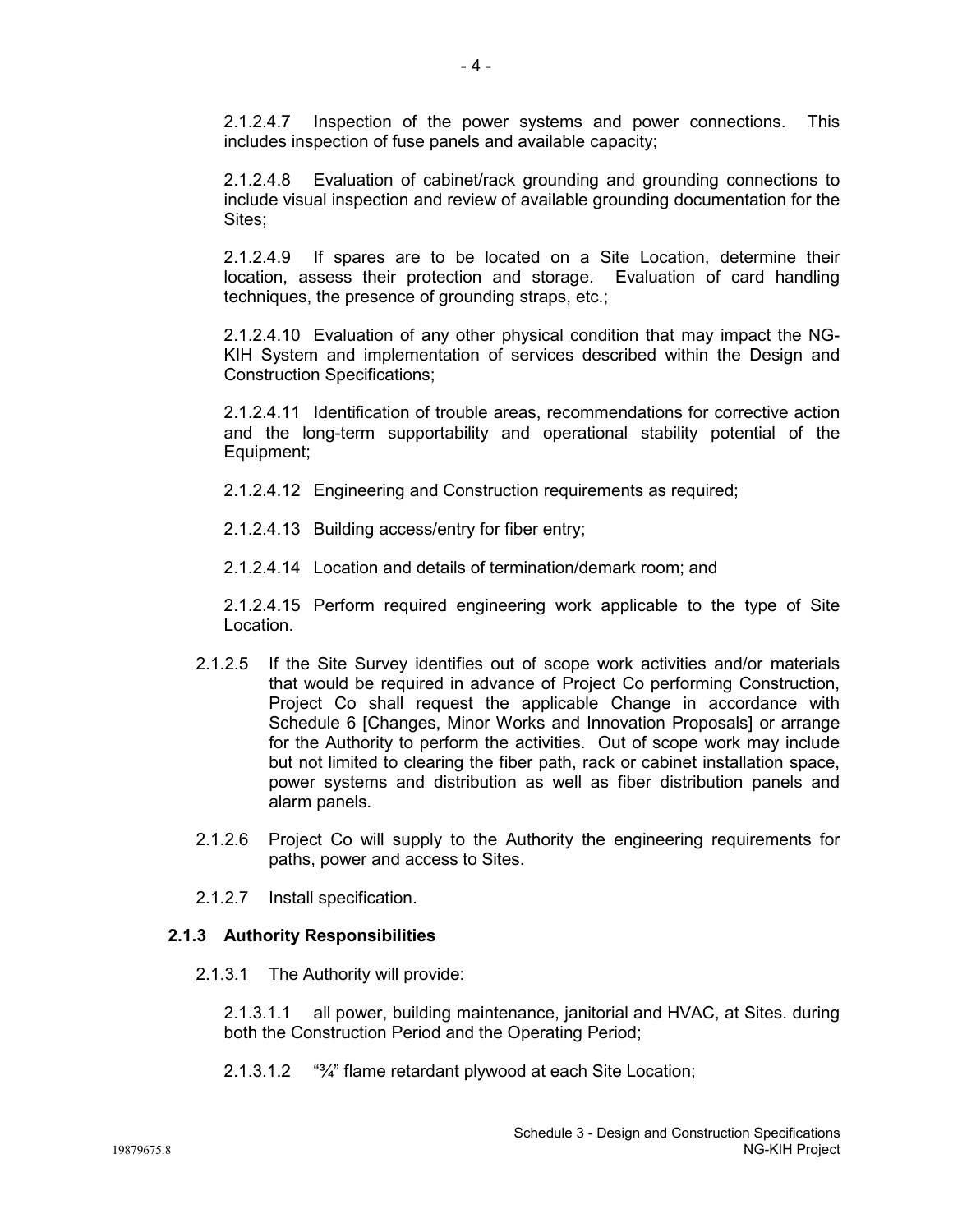2.1.3.1.3 any out of scope work activities or any out of scope materials that would be required in advance of Project Co performing the Construction as identified on the Site Survey;

2.1.3.1.4 where possible, an electrical circuit to any standby generator located at an Authority owned Site Location;

2.1.3.1.5 one or two, as applicable, 120V/15A NEMA 5-15R receptacle outlets;

2.1.3.1.6 ambient temperature of equipment mounting location to be 0° to +45°C, allowing for internal cabinet temperatures in accordance with Equipment specifications;

2.1.3.1.7 external Ethernet or fiber cable interfaces to Juniper EX2200-C or EX4300 shelves;

2.1.3.1.8 surge protection devices that are not included with the cabinet design to protect copper cables exiting the building;

2.1.3.1.9 installed racks at COLO Sites; and

2.1.3.1.10 Fiber jumpers between Equipment and any existing equipment.

# **2.2 Outside Plant Design and Engineering**

The NG-KIH System consists of a middle mile network consisting of fiber segments and sites as referred to in Section 1.3 of this Schedule 3. The Construction will consist of both aerial and underground construction methods using existing Utility Company rights of way and public easements, as well as easements provided by the Authority and those obtained by Project Co.

## **2.2.1 Scope**

- 2.2.1.1 Project Co will provide the outside plant network design, engineering functions and specifications to include the following:
	- 2.2.1.1.1 Outside Plant Design
	- 2.2.1.1.2 Civil
	- 2.2.1.1.3 Environmental
	- 2.2.1.1.4 Structural
	- 2.2.1.1.5 Auto CAD/GIS
	- 2.2.1.1.6 Document Control
	- 2.2.1.1.7 Construction Manual
	- 2.2.1.1.8 Quality Control and Quality Assurance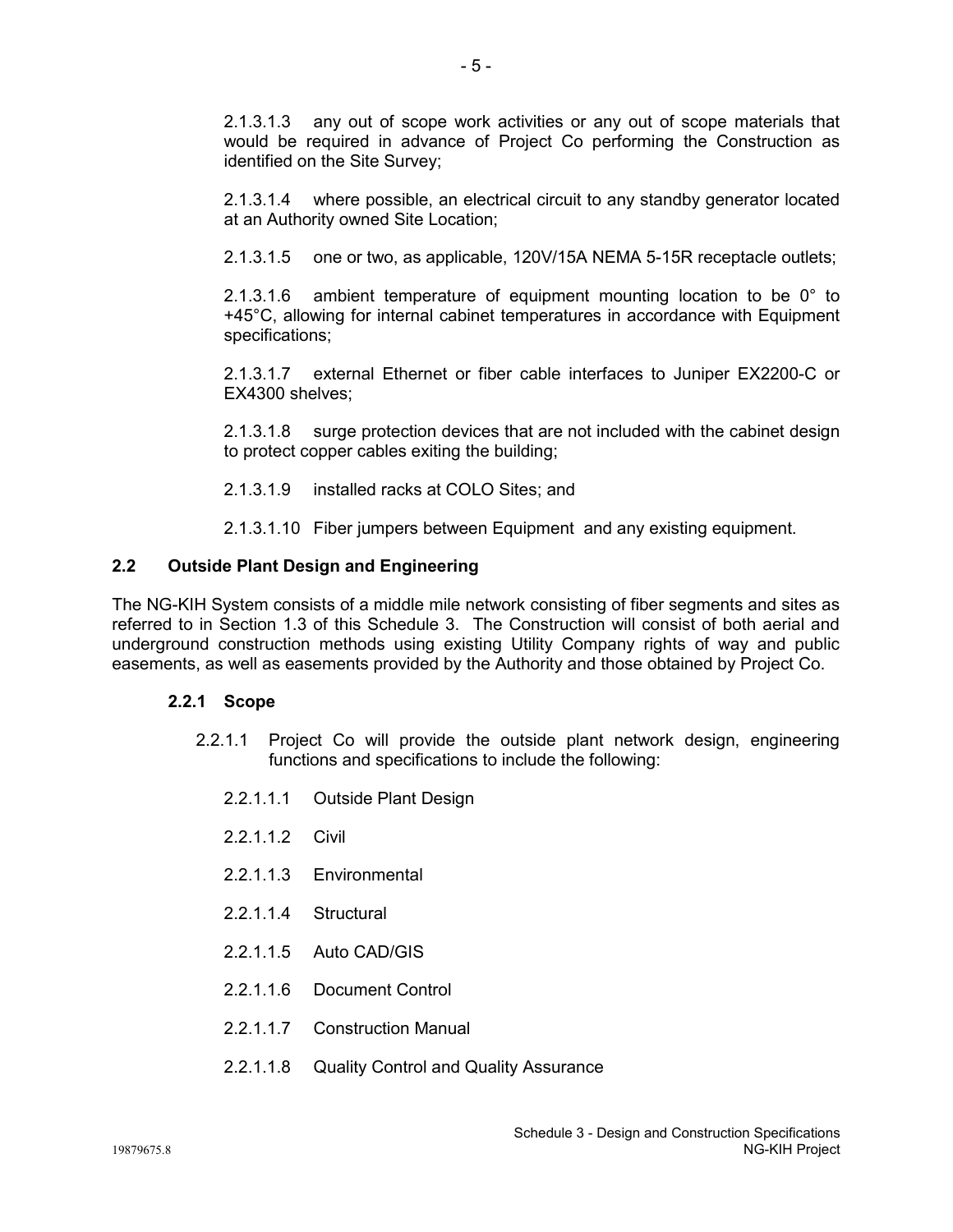- 2.2.1.2.1 Base mapping, to include, but not limited to the following:
	- 1. Right-of-way information
	- 2. Utility maps (poles, aerial, etc.)
	- 3. Roadways (centerline, etc.)
	- 4. Railroads
	- 5. Streams
	- 6. Bridges
	- 7. County boundaries
	- 8. Utility boundaries
	- 9. Local Exchange Carrier boundaries
- 2.2.1.3 Preliminary Design to include but not limited to the following:
	- 2.2.1.3.1 Overlay actual Site Locations onto base maps
	- 2.2.1.3.2 Determine potential conflicts
	- 2.2.1.3.3 Layout Backbone route to the Nodes
	- 2.2.1.3.4 Layout lateral routes to the Sites
	- 2.2.1.3.5 Determine aerial and underground routes

2.2.1.3.6 Provide site assessment results to the engineering team to incorporate into the network design contemplated in Section 2.3 of this Schedule 3.

2.2.1.3.7 Contact Utility Companies and right-of-way owners (Kentucky Transportation Cabinet and local jurisdictions) regarding fiber placement and adjust in the design as necessary

2.2.1.3.8 Identify environmental requirements and contact relevant entities and state, federal and local government agencies

- 2.2.1.4 Perform engineering/construction ride out to review design for:
	- 2.2.1.4.1 Make ready engineering issues and concerns
		- 1. Pole issues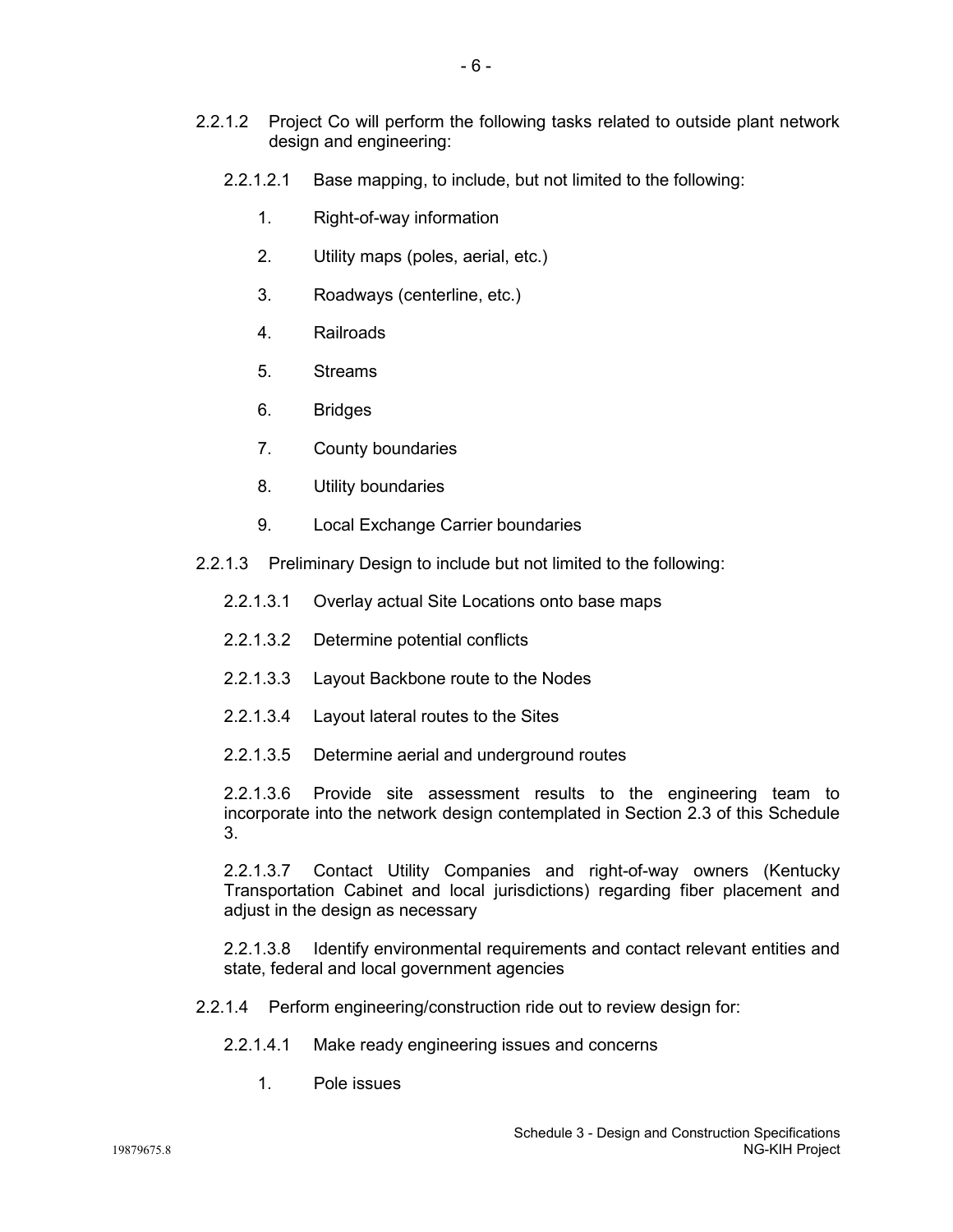- 2. Power attachments
- 3. Communication attachments
- 4. Height of each conductor attachment and proposed attachment height on the poles
- 5. Tree trimming required
- 6. Take photos and gather existing pole and span information for pole analysis

2.2.1.4.2 Produce final design of the NG-KIH System based on input from ride out and pole analysis (including pole loading analysis reports) performed by Project Co or the utility, depending on the requirements of the utility.

2.2.1.4.3 Generate final drawing packages as required for the Construction of the NG-KIH System:

- 1. Permitting
- 2. Construction
- 3. Profile drawings for road bores and duct placement
- 4. Regulatory compliance

# **2.3 Network Design and Engineering**

## **2.3.1 Overview**

Network design and engineering includes the full range of network engineering design, architecture standards, integration, including, but not limited to, concept development, planning, requirements definition and analysis, systems design, integration, and deployment. Network design and engineering will be based on Customary Industry Standards and specifications including applicable code and environmental and safety standards.

Project Co will perform end-to-end network design that incorporates the following highlevel objectives:

- 2.3.1.1 Diverse connectivity and dual homing to Node Sites, based on the design.
- 2.3.1.2 IP routing at core and regional Nodes
- 2.3.1.3 Minimum 40 channel up to 8-degree reconfigurable optical add-drop multiplexer (ROADM) technology
- 2.3.1.4 Core device level redundancy
- 2.3.1.5 Support for prioritized traffic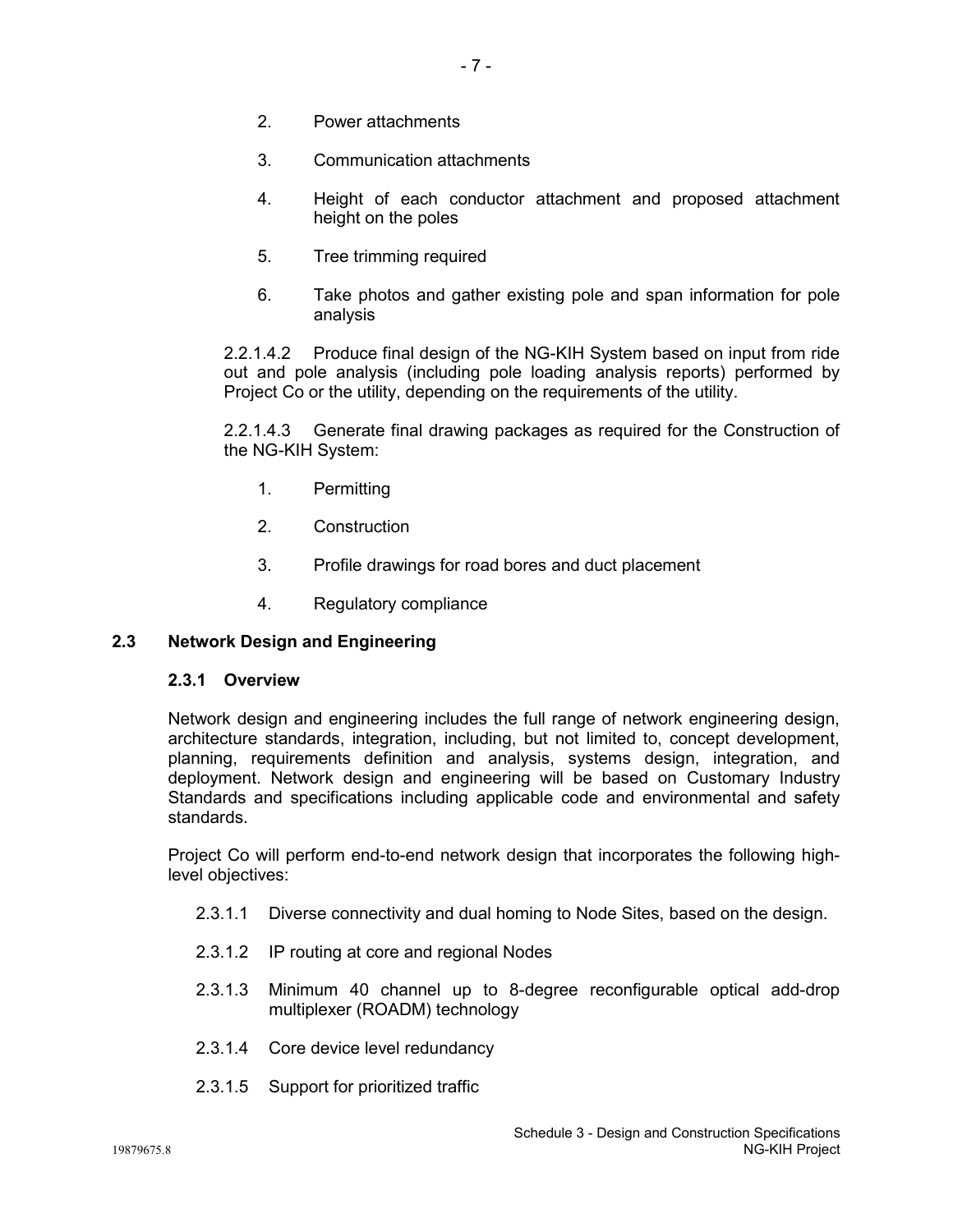2.3.1.6 Less than 50ms failover time in Core network

# **2.3.2 Scope**

- 2.3.2.1 Network Planning: Project Co shall design the middle mile network using industry standards and best practices.
	- 2.3.2.1.1 Develop standards and plan for the NG-KIH System
	- 2.3.2.1.2 Document design objective

2.3.2.1.3 Analyze and recommend specific network elements that meet the approved design and plan criteria

2.3.2.2 Network Architecture: Project Co shall provide the analysis, standards, and decision support for the overall middle mile network architecture.

2.3.2.2.1 Create middle mile architecture based upon standards developed during design

- 2.3.2.2.2 Document overall architecture of the middle mile network
- 2.3.2.3 Network Engineering: Project Co shall engineer the middle mile network infrastructure for data communications; provide final engineering designs, system requirements and network data.
	- 2.3.2.3.1 Define networking requirements

2.3.2.3.2 Develop network design, engineering and integration procedures that meet requirements and objectives

2.3.2.3.3 Recommend networking capacity thresholds

2.3.2.3.4 Develop and document network system specifications and topologies (e.g., router configurations, routing policies, routing diagrams/IP addressing tables, hardware/software listings, VLAN assignment, VPN assignment, multicast groups)

2.3.2.3.5 Document infrastructure configuration files and IP addressing schemes

2.3.2.4 Upon request of the Authority and pursuant to Schedule 6 [Changes, Minor Works and Innovation Proposals], Project Co will deliver any of the services set out in the Product Service Catalog

# **2.3.3 Design Requirements**

2.3.3.1 DWDM Equipment. The optical transport domain consists of common ROADM elements at main sites in the NG-KIH System. Each ROADM Node is capable of scaling up to 8 optical degrees each of which supports 88 wavelengths at 100Gbps; however, the current design includes varying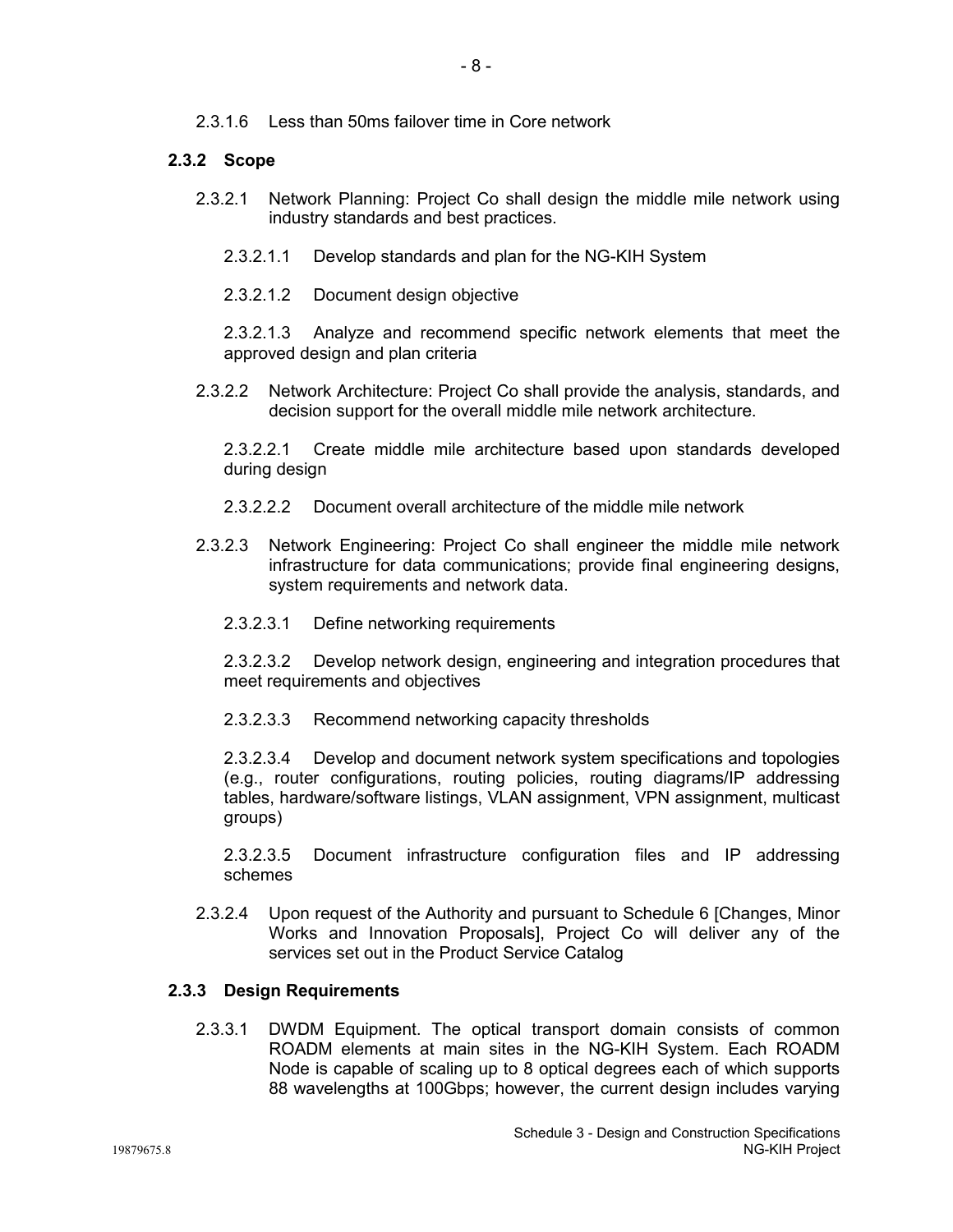number of ROADM degrees as the requirements dictate. To facilitate the requirement for the 100G Ethernet transport cloud, Project Co deploys an OTN based centralized switch fabric that will provide 100Gbps network connectivity across every network optical connection of the Backbone network. The OTN switch fabric will support 100Gbps Ethernet cloud to share the bandwidth among the Backbone Sites. The design requirements of Project Co are:

2.3.3.1.1 Fiber termination on panels at the applicable Sites.

2.3.3.1.2 One 100 Gbps channel from Lexington to Cincinnati, and one 100 Gbps channel from Lexington to Louisville for peering connections to Internet 2.

2.3.3.1.3 One dedicated 100 Gbps Channel to interconnect Core MX960 Routers

2.3.3.1.4 One dedicated 100 Gbps Channel to create the Ethernet Cloud to connect Edge Routers to Core Routers

2.3.3.1.5 Different types of optical amps have been used fitting the required distances in the core.

2.3.3.1.6 DWDM equipment is DC based. AC power is supported with an addon rectifier solution.

2.3.3.1.7 FW9500 configuration has been tailored for each Site regarding its requirements in terms of distance, site connectivity (degree), and optics. Any variation from this configuration will be subject to a Change.

2.3.3.2 Core Router

The design requirements of Project Co are:

2.3.3.2.1 Core routers at 9 Site Locations identified by the Authority in Appendix 7A [Site Locations].

2.3.3.2.2 Core routers have 100Gbps connectivity to other core routers.

2.3.3.2.3 Core routers will aggregate and interface with edge routers with a minimum single 10Gbps link to each connected edge router. In the future, it may be upgraded to multiple bundled interfaces.

2.3.3.2.4 Core routers will interface directly to optical transport platforms for the transportation of data traffic at 100Gbps.

2.3.3.2.5 Core router will function as mainly IP/MPLS units assuming function of Provider Edge (PE) and Provider (P) routers based on IETF industry standardized drafts.

2.3.3.2.6 Core routers will support MPLS based L2VPN, VPLS, L3VPN, BGP, IGP protocols and other industry standardized protocols.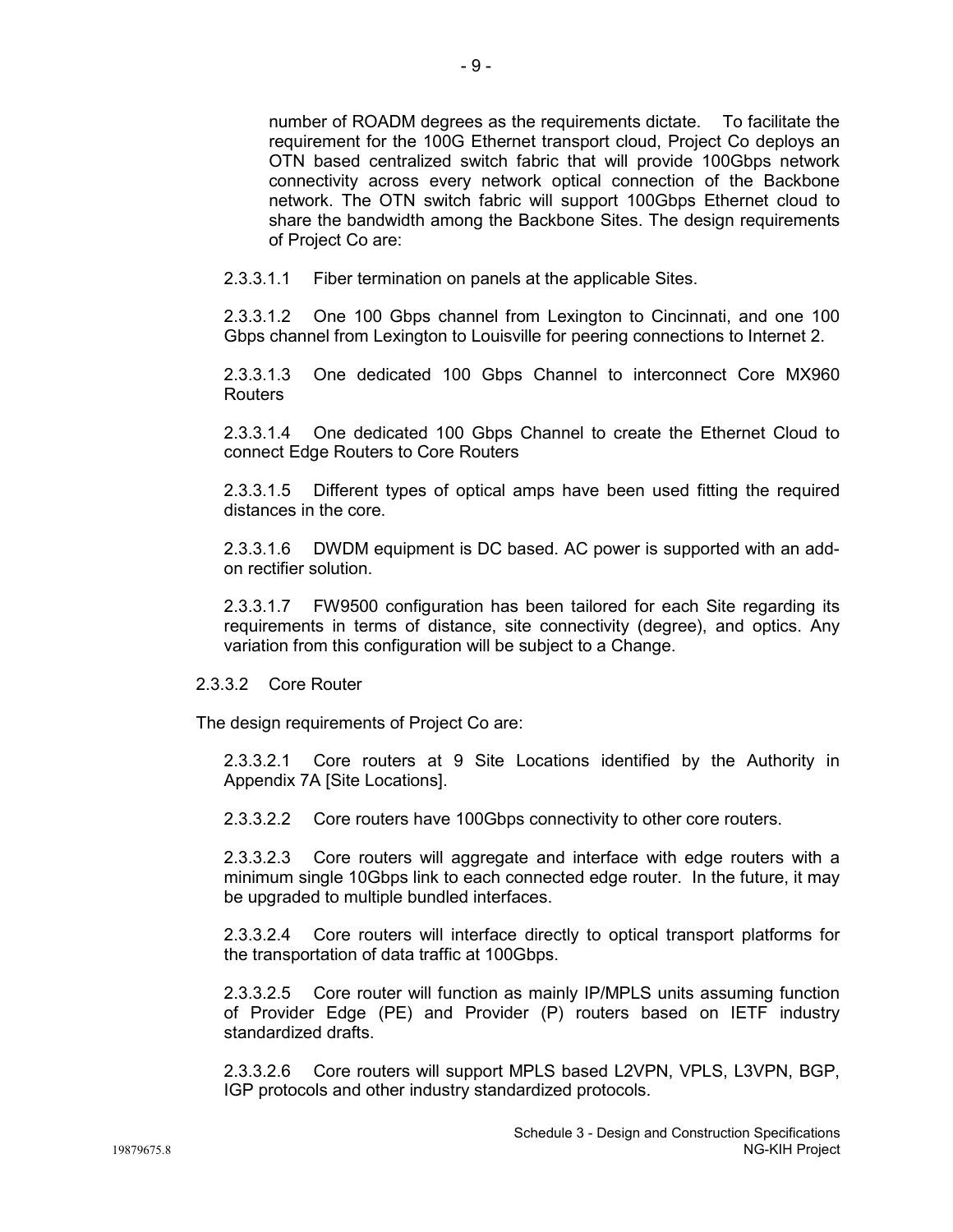2.3.3.2.7 Core routers support IPv6.

2.3.3.2.8 Core routers will interface directly to optical transport platforms for the transportation of data traffic.

2.3.3.2.9 Core routers will also assume function of route-reflector at least at 2 locations to provide route-reflection hence eliminating need to separate routers.

2.3.3.2.10 Core facing links will provide QoS at port level with hardware queues.

2.3.3.2.11 Client facing links can provide HQoS and per vlan QoS at ingress.

2.3.3.2.12 General model of QoS will leverage ingress policing and egress shaping.

2.3.3.2.13 Core routers can directly connect to CPE in the COLO Sites.

2.3.3.2.14 Core router 100Gbps links will be on redundant modules.

2.3.3.2.15 Client facing (CPE facing) links will be on the redundant modules when providing redundant uplink from the same CPE (such as LAG/LACP).

2.3.3.2.16 Design includes use of virtual route reflectors.

2.3.3.2.17 Design includes use of standardized features to interface with  $3<sup>rd</sup>$ party units.

2.3.3.2.18 Service design includes use of IPv4 addresses.

2.3.3.2.19 Service design includes the use of BGP peering to Customer equipment if applicable.

2.3.3.2.20 Multicast is supported with PIM SSM, DM, SM and DVMRP. Juniper EX CPE will run IGMP to support customer multicast and at Core PIM, SSM, DM, SM and DVMRP (whichever is applicable) to enable multicast service.

2.3.3.3 Authority Responsibility

The Authority is required to setup appropriate configuration to enable Device Multicast Support, such as the appropriate Multicast Routing Protocol.

2.3.3.4 Edge Router

The design requirements are:

2.3.3.4.1 22 of the 31 Node Sites will contain MX480s.

2.3.3.4.2 Edge router has chassis level redundancy such as power, routingengine/switch-fabric, and Uplink redundant modules.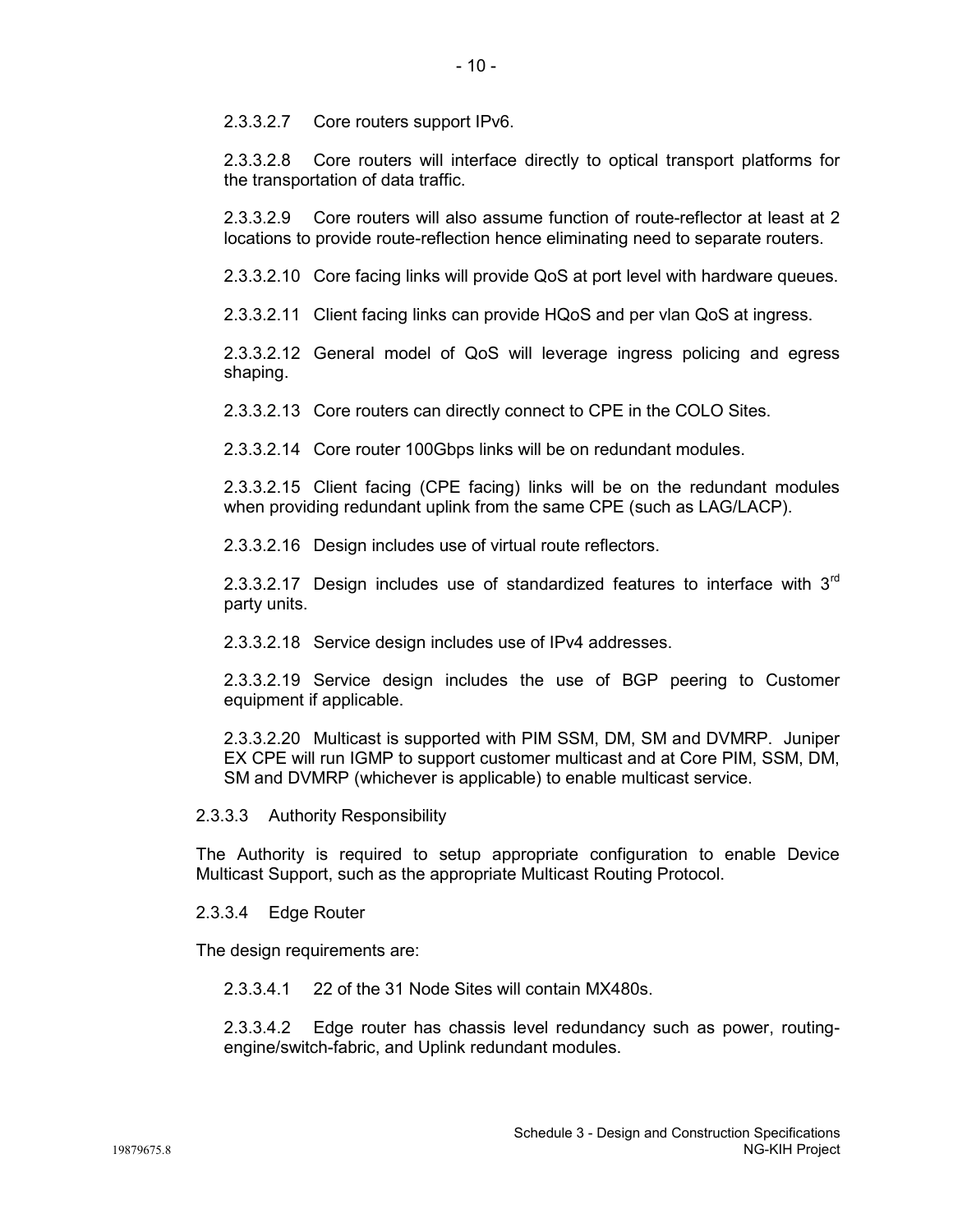2.3.3.4.3 Edge routers are designed with uplink connectivity to support an oversubscription ratio of 1:1.2 under normal operation, based on the bandwidth assigned in Appendix 7A [Site Locations] and subject to the outside plant and inside plant final design.

2.3.3.4.4 Edge router has a minimum of dual 10Gbps uplink connectivity between edge routers and nearest core routers, with upgradeable option to additional 10Gbps links.

2.3.3.4.5 Edge router has fully redundant 10Gbps uplinks to nearest core router.

2.3.3.4.6 Edge routers will interface directly to optical transport platforms for the transportation of data traffic at 10Gbps.

2.3.3.4.7 Edge router will function as mainly IP/MPLS units assuming function of Provider Edge (PE) and Provider (P) routers based on IETF industry standardized drafts.

2.3.3.4.8 Edge router will support MPLS based L2VPN, VPLS, L3VPN, BGP, IGP protocols and other industry standardized protocols.

2.3.3.4.9 Edge routers support IPv6.

2.3.3.4.10 Edge router will interface directly with optical transport platforms for the transportation of data traffic.

2.3.3.4.11 Core facing links on edge router will provide QoS at port level with hardware queues.

2.3.3.4.12 Client facing links on edge router will provide HQoS and per VLAN QoS at ingress.

2.3.3.4.13 General Model of QoS will leverage ingress policing and egress shaping.

2.3.3.4.14 Edge router can directly connect to Customer Managed CPE connections.

2.3.3.4.15 Core router 10Gbps up-links will be on redundant modules.

2.3.3.4.16 Client facing (CPE facing) links will be on the redundant modules when providing redundant uplink from the same CPE (such as LAG/LACP).

2.3.3.4.17 Design includes use of standardized features to interface with  $3<sup>rd</sup>$ party units.

2.3.3.4.18 Service design includes use of IPv4 addresses.

2.3.3.4.19 Service design includes the use of BGP peering to Customer equipment.

NG-KIH Project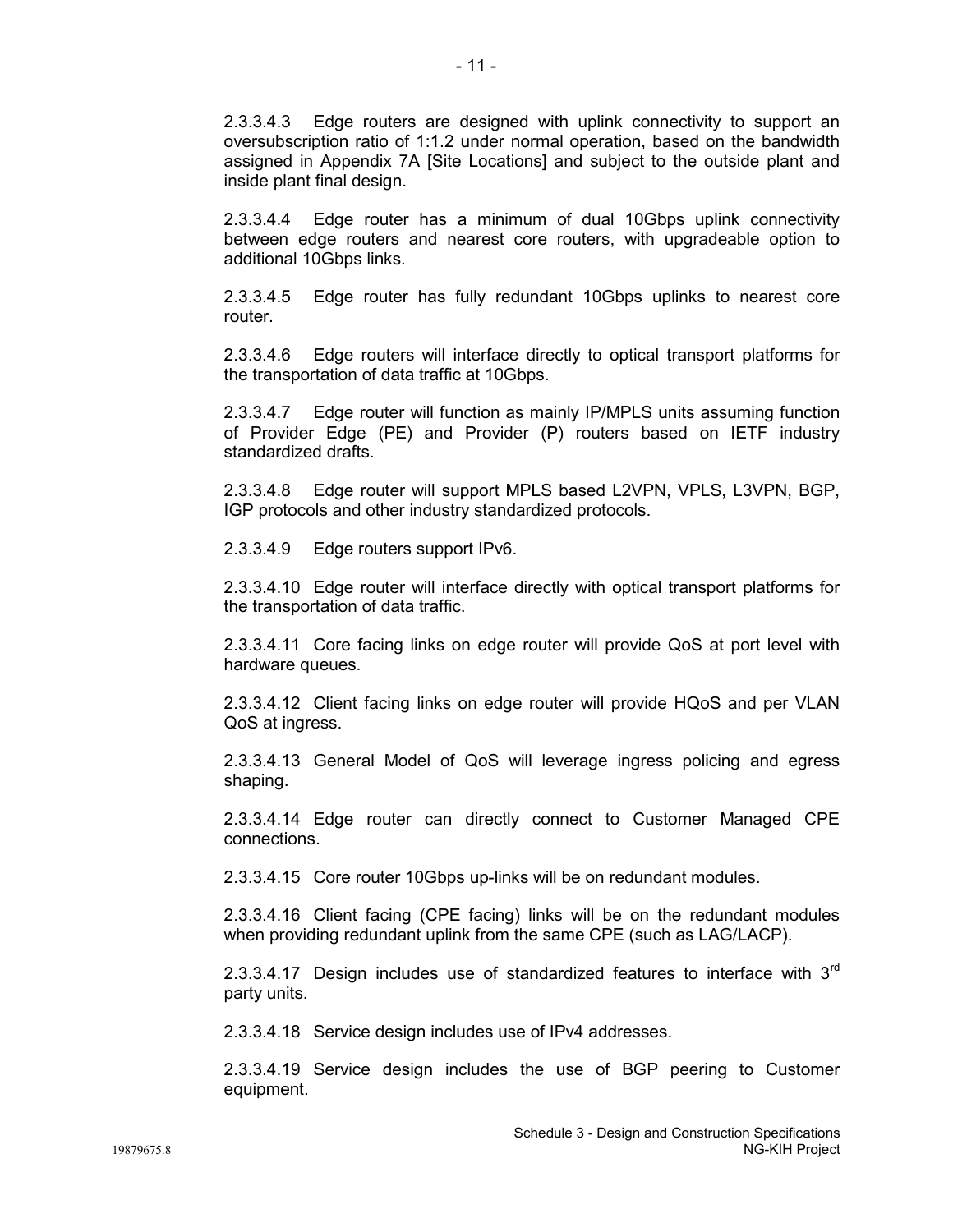2.3.3.4.20 Multicast is supported with PIM SSM, DM, SM and DVMRP. Juniper EX CPE will run IGMP to support customer multicast and at Core PIM, SSM, DM, SM and DVMRP (whichever is applicable) to enable multicast service.

## 2.3.3.5 Authority Responsibilities

The Authority is required to setup appropriate configuration to enable Device Multicast Support, such as the appropriate Multicast Routing Protocol.

2.3.3.6 Project Co. Customer Premise Equipment

The design requirements of Project Co are:

# 2.3.3.6.1 Redundant Configuration

- 1. Configuration based on EX4300.
- 2. 1G/10G redundant CPE will have power level redundancy and will offer 24 copper ports and 4x10Gbps ports.
- 3. CPE will be installed in cabinets.
- 4. Single CPE per cabinet per Site Location.
- 5. Based on the service levels, redundant uplinks can be offered either single-homed of dual-homed at both uplinks.
- 6. Uplink connectivity is assumed not to exceed 2x10G.
- 7. Client's connectivity is assumed not to exceed 2x10G.
- 8. QoS is provided at port level with 8 queues.
- 9. Ingress policing and egress shaping is assumed.
- 10. Limited layer 3 capability is provided with Advanced/Enhanced feature license set.
- 11. Every Service Level 1 Site and Service Level 3 Site is limited to a maximum fiber distance of 70 km for 1Gbps links and 80 km for 10Gbps links to the nearest connection point.
- 2.3.3.6.2 Non-Redundant Configuration
	- 1. Configuration is based on EX2200-C.
	- 2. 1Gbps non-redundant CPE will offer 12 copper ports 10/100/1000BaseT and 2x1Gbps dual purpose SFP ports.
	- 3. CPE will be installed in cabinet.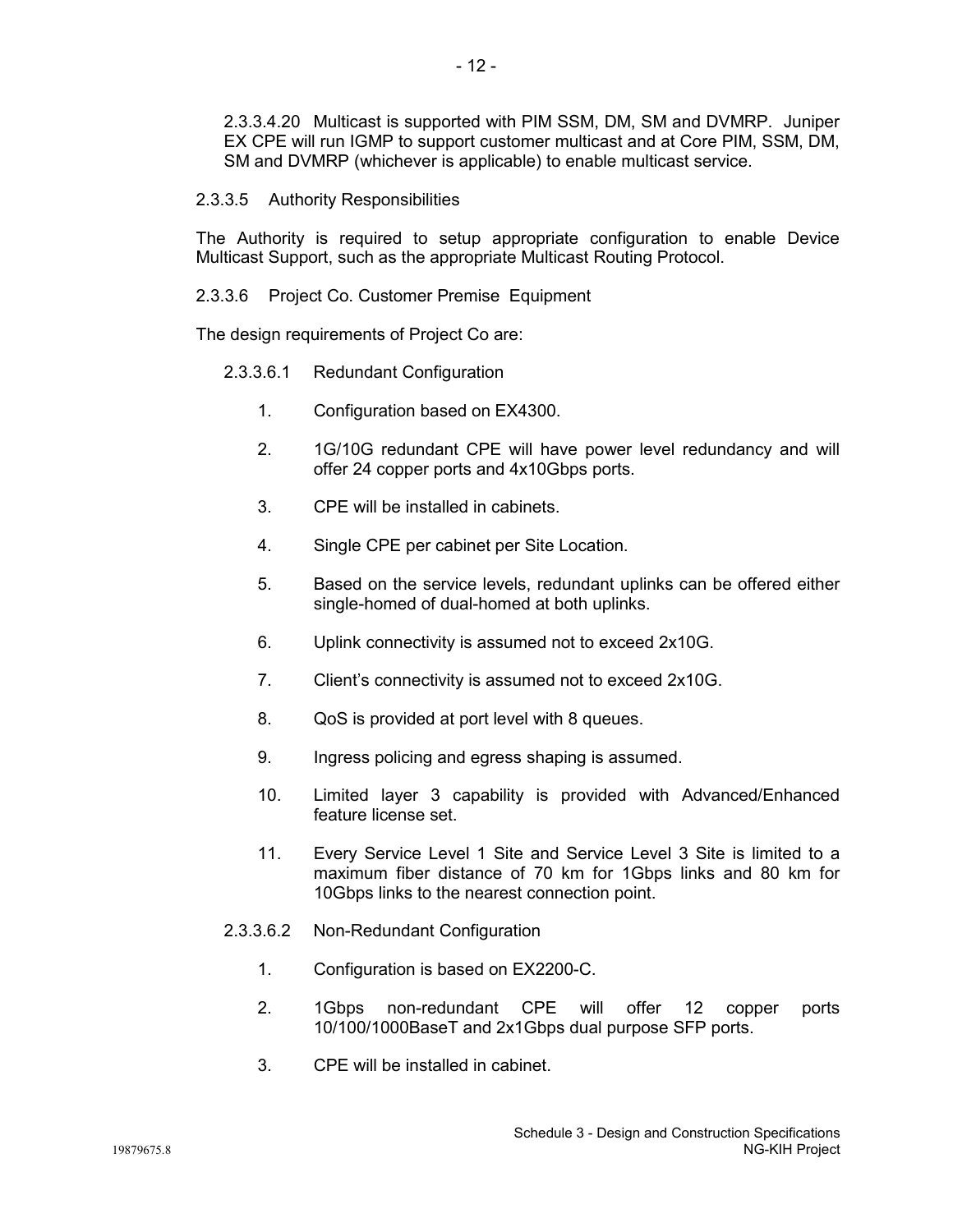- 4. Single CPE per cabinet per Site Location.
- 5. Based on the service levels, uplinks will be single-homed.
- 6. QoS is provided at port level with 8 queues.
- 7. Ingress policing and egress shaping is assumed.
- 8. A limited layer 3 capability is provided with no support of BGP.

# 2.3.3.7 Network Security

2.3.3.7.1 Network Infrastructure will be secured through built-in firewall filters and protecting the control plane on infrastructure devices. Configurations will be used to limit ICMP visibility, use prefix lists, access-list and management access.

2.3.3.7.2 No separate security appliance or device is included in the network design.

2.3.3.7.3 Remote management access will be secured through dedicated MPLS circuits.

2.3.3.7.4 Distributed Denial of Service (DDOS) will be mitigated, to the extent possible, via use of Remote Triggered Black Hole (RTBH) filtering per RFC 5635.

# **2.3.4 Documentation**

- 2.3.4.1 High-Level Design Document. The document shall provide a high-level architectural overview of the NG-KIH System and significant design decisions to satisfy business and services requirements. The document will summarize the overall design, product platforms, network services and various technical components of the NG-KIH System.
- 2.3.4.2 Detailed Design Document. The document shall provide details of network features, protocols, configurations, and data to support service delivery across the NG-KIH System. The document will cover network services and various technical details of features that are provisioned for each network element across the NG-KIH System.
- 2.3.4.3 Bill of Materials. Full listing of the hardware and software components for each network element, by core network and Site, and quantities included in the design.
- 2.3.4.4 Product Service Catalog. The Product Service Catalog outlines available services for Service Level 1 Sites and Service Level 3 Sites connected to the NG-KIH System. Available services range from Layer 1 (optical transport) to Layer 3 (transparent routing) and depend on the CPE deployed.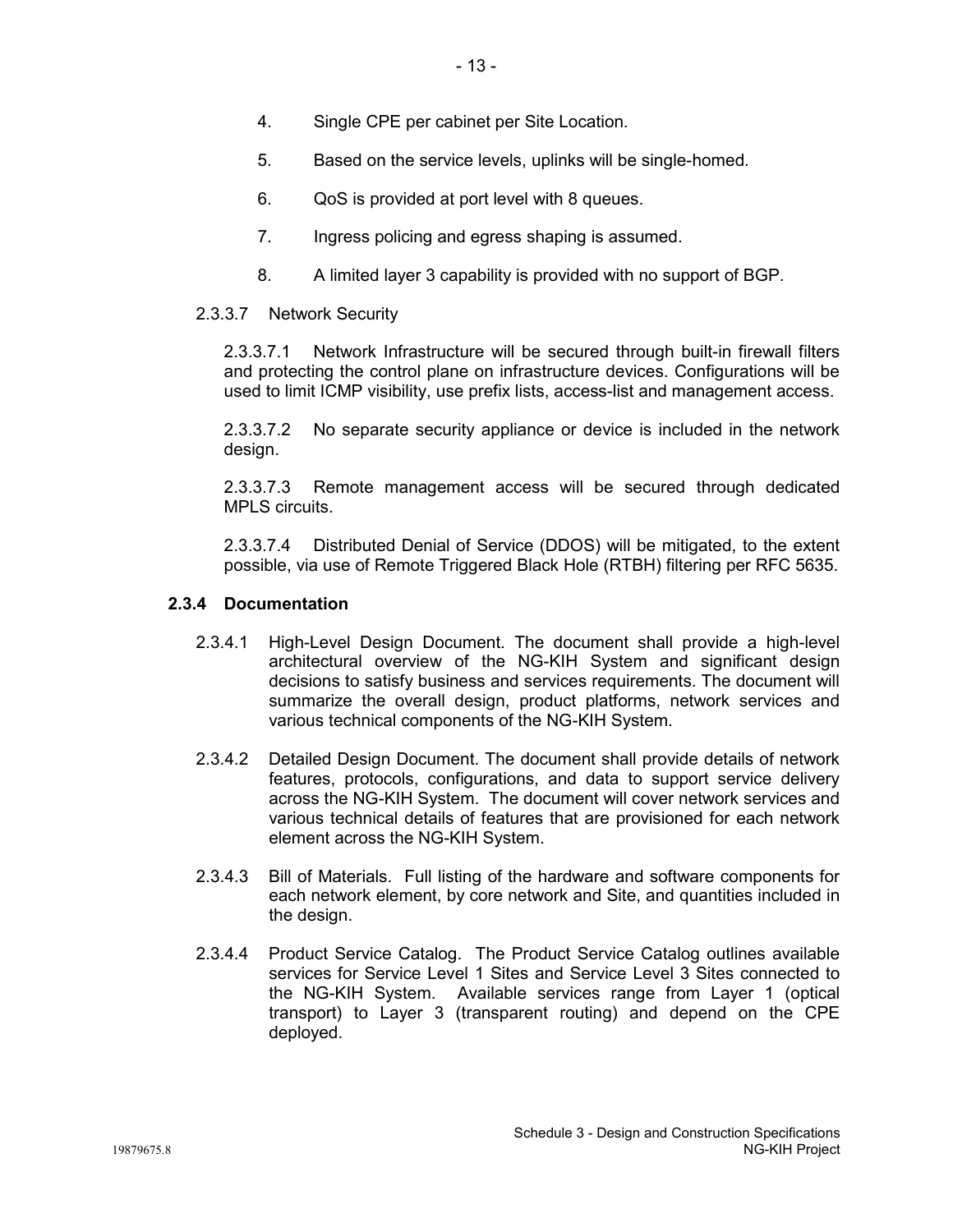#### **2.3.5 Scope Exclusions**

2.3.5.1 Core DWDM

2.3.5.1.1 In-shelf module level OTDR type functionality is not included in the design.

2.3.5.1.2 Colorless directionless contentionless technology is not included in the DWDM/ROADM design.

2.3.5.2 Core Routing

2.3.5.2.1 Hardware does not support HQoS on core facing 100G links.

2.3.5.2.2 Design excludes SFLOW/JFLOW/NETFLOW accounting and monitoring.

2.3.5.3 Edge Routing

2.3.5.3.1 Hardware does not support HQoS on core facing 100G links.

2.3.5.3.2 Design excludes SFLOW/JFLOW/NETFLOW accounting and monitoring.

- 2.3.5.4 Project Co. Managed Customer Premise Equipment
	- 2.3.5.4.1 Redundant Configuration
		- 1. Switch-Fabric/Routing engine level redundancy is not included.
		- 2. Chassis redundancy is not included.
		- 3. Per VLAN, QoS or HQoS is not included.
		- 4. Limited Layer3 capability is provided with no MPLS or MPLS based VPNs or BGP support.
	- 2.3.5.4.2 Non-Redundant Configuration
		- 1. Switch-Fabric/Routing engine/power level redundancy is not included.
		- 2. Chassis redundancy is not included.
		- 3. Per VLAN, QoS or HQoS is not included.
		- 4. Limited Layer3 capability is provided with no MPLS or MPLS based VPNs or BGP support.
	- 2.3.5.4.3 Network Security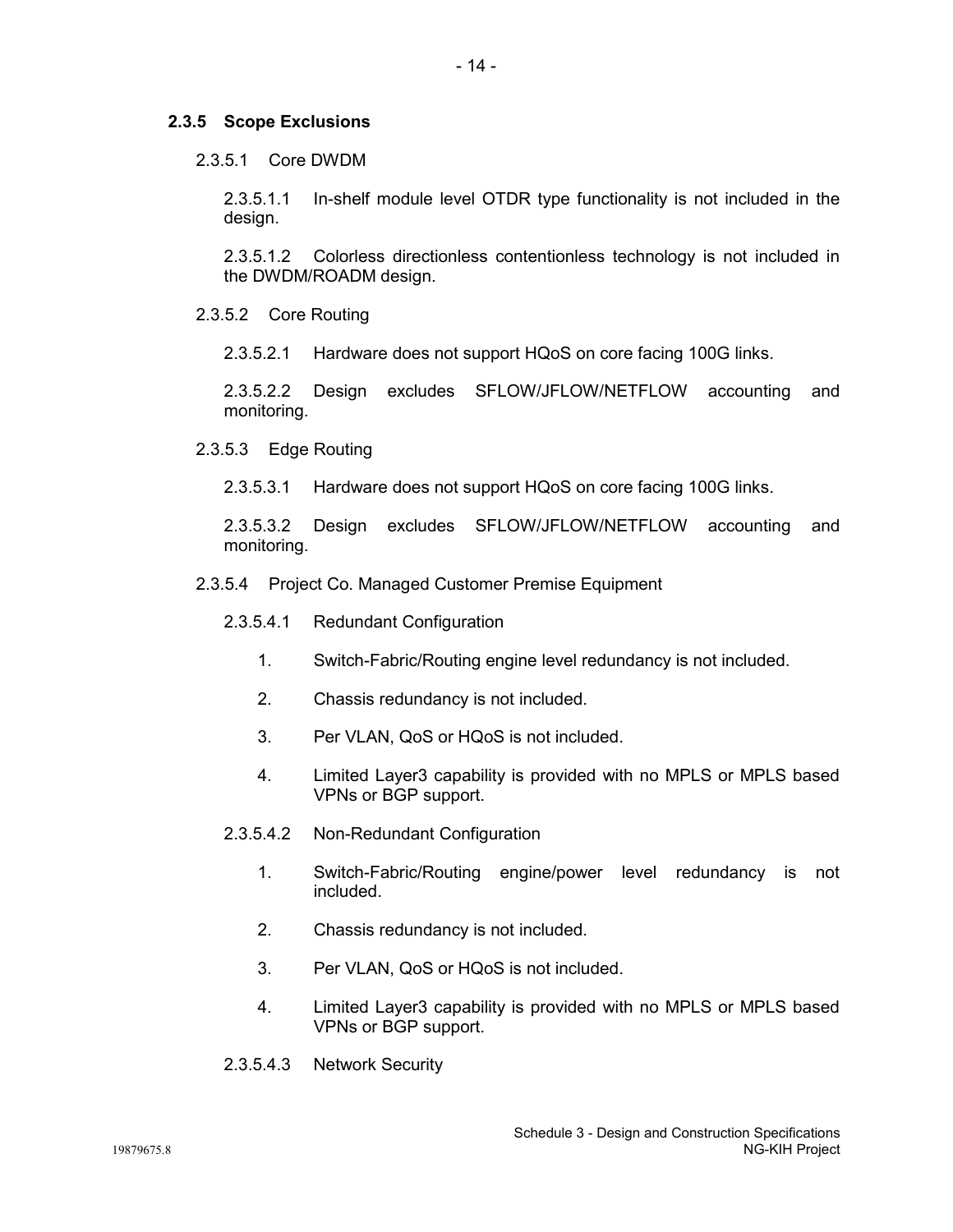1. Security services to end users are not provided with the Equipment.

# **2.4 Interoperability Lab Services**

## **2.4.1 Overview**

Project Co shall build the lab for continuous testing and verification up to the Expiry Date and conduct the end-to-end interoperability testing of the NG-KIH System. The lab will be maintained by the Service Provider at the completion of the Construction Period.

## 2.4.1.1 Lab Objectives

- 2.4.1.1.1 Support interoperability testing.
	- 1. Current and future new software release validation testing and verification.
	- 2. Feature testing for current and future requirements.
	- 3. Smooth, seamless, least interrupted feature and software rollouts.
	- 4. Test and preempt against software bugs, apply bug fixes and check against network vulnerabilities.
- 2.4.1.2 Interoperability Testing ("**IOT**") Objectives

2.4.1.2.1 Perform interoperability testing between all network elements, including CPE, core router, core edge routers and Optical/DWDM transport network elements.

2.4.1.2.2 Perform interoperability testing between external connection, peering points and core router, core edge routers and Optical/DWDM transport.

# **2.4.2 Scope**

## 2.4.2.1 Test Methodology

2.4.2.1.1 Project Co shall develop a requirements document for testing to identify necessary functional areas to be validated.

2.4.2.1.2 Project Co shall develop the test plan for execution.

2.4.2.1.3 Project Co shall maintain version control of test documents and reported results.

2.4.2.1.4 Any services requested by the Authority that are not contained within the Product Service Catalog or architecture changes/additions must be made by way of a Change.

2.4.2.1.5 Testing is contingent upon available support from peering networks or vendors for equipment not required to be provided pursuant to this Schedule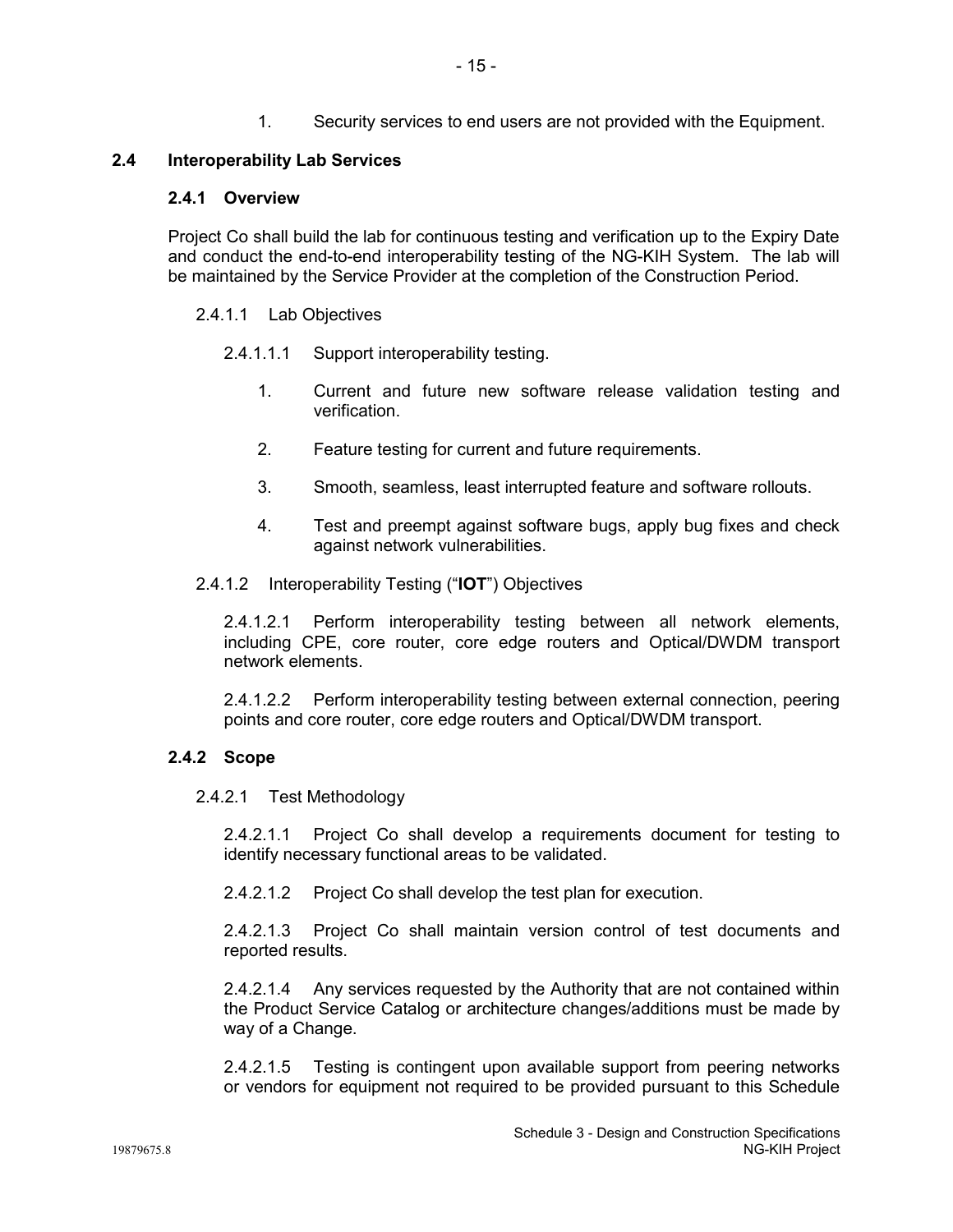3. This may include, but not limited to, external transport node, router, and switches.

# **2.4.3 Test Reporting**

Upon completion of the testing, Project Co shall document the test results in a report which will contain the following:

- 2.4.3.1 Test Requirements
- 2.4.3.2 Test Architecture
- 2.4.3.3 Test Use Cases
- 2.4.3.4 Test Methodology
- 2.4.3.5 Relevant Test Configuration
- 2.4.3.6 Test Results
- 2.4.3.7 Test Conclusion

# **2.4.4 Scope Exclusions**

- 2.4.4.1 Testing will be limited to items directly pertaining to the NG-KIH System infrastructure performance, but excluding any Third Party Infrastructure Provider's fiber and COLO equipment and cabling.
- 2.4.4.2 Testing of issues external to the NG-KIH System, including but not limited to customer applications, features, equipment, configurations.

## **2.5 Permitting**

## **2.5.1 Overview**

Project Co will research the requirements for and will obtain, as required, the necessary Permits (excluding Pole Attachment Agreements), and will produce the engineering drawings required based on the collection of the necessary information from the relevant Governmental Authorities for Permit submittal.

## **2.5.2 Scope**

2.5.2.1 Types of Permits include but are not limited to the following:

2.5.2.1.1 Stream and river crossings excluding environmental impact requirements

- 2.5.2.1.2 Wetland crossings excluding environmental impact requirements
- 2.5.2.1.3 Road and railroad crossings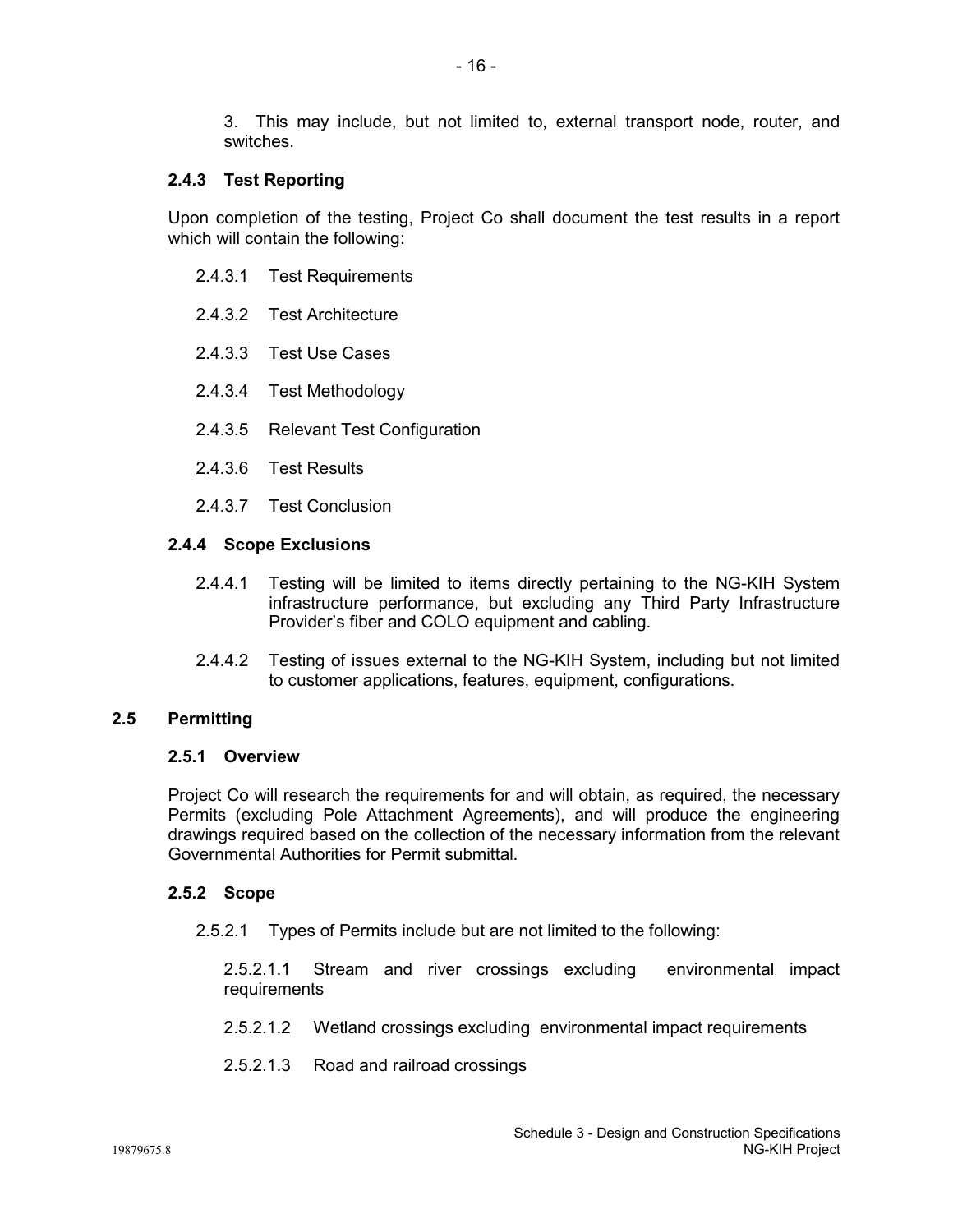2.5.2.1.4 Interstate highway crossings

2.5.2.2 Project Co will perform the following tasks:

2.5.2.2.1 Contact jurisdictions to determine and provide jurisdictional and permitting process requirements, including but not limited to:

- 1. Building Permits
- 2. Electrical Permits
- 3. Certificate of occupancy Permits
- 4. Traffic control Permits
- 5. Excavation Permits

2.5.2.2.2 Contact Utilities Companies to determine and provide the necessary requirements for utility construction permitting and approvals for obtaining rightof-way Permits.

2.5.2.2.3 Contact transportation authorities (highway, railroad, etc.) to determine and provide the necessary requirements to obtain the required Permits.

2.5.2.2.4 Determine any other Permits required and provide the documentation required to obtain such Permits.

2.5.2.2.5 Project Co's name and contact information is required to be placed in the notification section of the Permits.

## 2.5.2.3 Authority Responsibilities

The Authority will ensure that the Commonwealth of Kentucky, Transportation Cabinet will provide a single point of contact that will work with all twelve districts to expedite permitting and develop a standardized drawing requirement. The Authority will also fulfil its obligations in respect of Pole Attachment Agreements as set out in Section 3.9 of the Project Agreement.

## **2.6 Outside Plant Construction**

## **2.6.1 Overview**

Project Co will provide all aspects of NG-KIH fiber construction and the Authority will provide the Access required by Project Co as set out in Appendix 2D [Initial Site Access Plan]. Project Co will track and report on the execution of make-ready construction by third parties, Project Co or its subcontractors, terminate fiber at the optical fiber distribution panel and then test the fiber. Project Co will manage subcontractors regarding construction, safety and quality.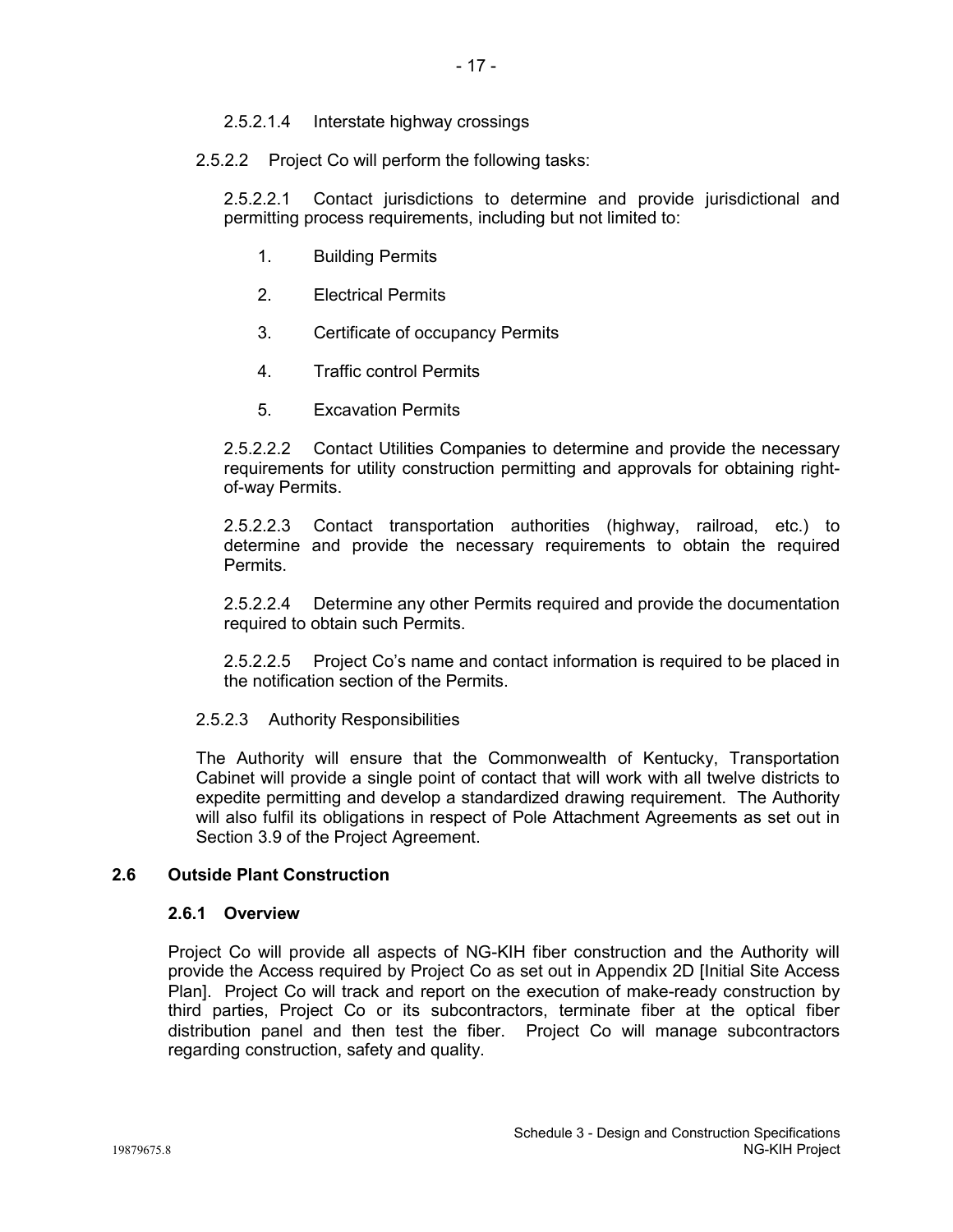# **2.6.2 Scope**

Project Co will perform the following tasks:

- 2.6.2.1 Maintain a list of qualified subcontractors that have been approved to perform the types of work described above.
- 2.6.2.2 Track hiring of local Kentucky resources.
- 2.6.2.3 Make ready Construction, if permitted by the Utility Company or telecom carrier, which will include, but not be limited to the following:
	- 2.6.2.3.1 Pole replacement (by Project Co, its subcontractors or third parties)
	- 2.6.2.3.2 Pole transfers (by Project Co, its subcontractors or third parties)

2.6.2.3.3 Cable rearrangements (by Project Co, its subcontractors or third parties), which does not include remedying existing pole attachment or pole violations which do not comply with the most current version of the National Electric Safety Code or pole owner specification whichever is more stringent.

- 2.6.2.3.4 Vegetation clearing (by Project Co, its subcontractors or third parties)
- 2.6.2.4 Aerial construction
	- 2.6.2.4.1 Place strand and guys
	- 2.6.2.4.2 Place cable
	- 2.6.2.4.3 Cable lashing
	- 2.6.2.4.4 Fiber storage loops
	- 2.6.2.4.5 Supporting hardware attached and applied
	- 2.6.2.4.6 Traffic control
	- 2.6.2.4.7 Right of way restoration
- 2.6.2.5 Underground and buried Construction
	- 2.6.2.5.1 Utility locates
	- 2.6.2.5.2 Traffic control
	- 2.6.2.5.3 Potholing will be provided as appropriate
	- 2.6.2.5.4 Directional bore, trench, or plow as appropriate
	- 2.6.2.5.5 Install conduit, tracer wire and fiber cable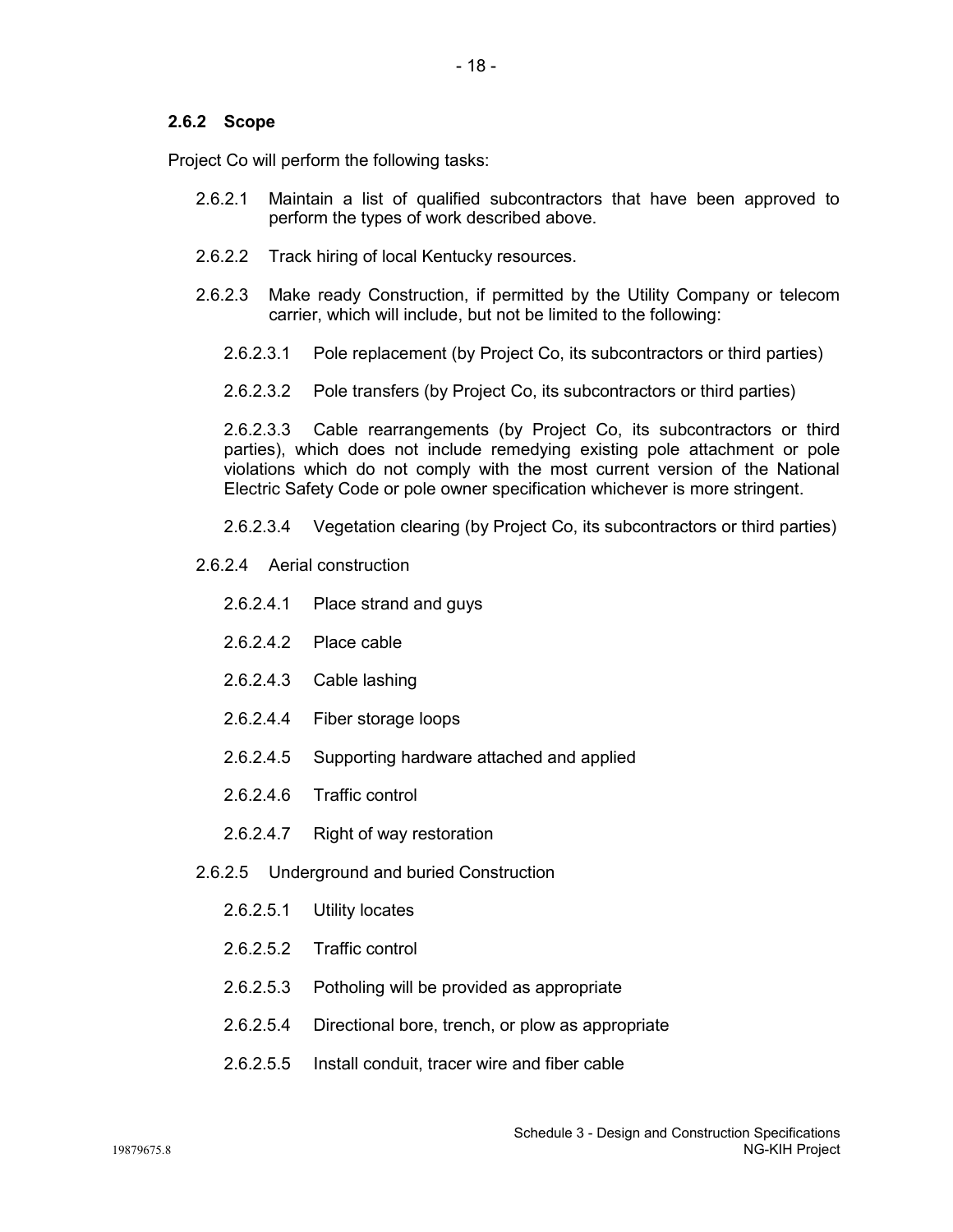2.6.2.5.6 Adequate and appropriate restoration applied according to local requirements

- 2.6.2.5.7 Setting cabinets, vaults, hand holes
- 2.6.2.6 Splicing and testing of fiber
	- 2.6.2.6.1 Splicing by appropriate fusion splicing methods
	- 2.6.2.6.2 Securing splices and slack loop as required

2.6.2.6.3 Terminate fibers in the fiber distribution panel as designed with the specified connector type.

2.6.2.6.4 Optical Time-Domain Reflectometer (OTDR) testing of the fibers at 1550 and 1625 nm and Power Meter testing at and 1550 nm and 1625 nm to be performed by Project Co for each backbone segment. In addition, testing at 1310 nm is will be done on all fibers used for laterals.

2.6.2.6.5 Splice loss to be less than 0.05 dB per event; or segment span splice loss in the aggregate shall not exceed 0.25 dB per km at 1550 and 0.35 dB at 1625nm bi-directionally averaged.

2.6.2.6.6 Fiber testing reports

- 2.6.2.7 Construction methods to be compliant with Customary Industry Practice.
- 2.6.2.8 Public facing construction personnel shall be badged with project ID and contact information.

## **2.7 Fiber Segment/Node Closeout and Handoff**

## **2.7.1 Overview**

Project Co will ensure that fibers are meeting performance specifications set out in this Schedule 3 prior to Equipment turn up and testing.

## **2.7.2 Scope**

Tasks for the fiber segment/node closeout and handoff will include the following:

- 2.7.2.1 Handoff Project Co will verify quality of workmanship, material standardization, permit closures and OTDR and power meter test results provided in report format.
- 2.7.2.2 Complete "as-built" drawings with digital photos and configuration documentation utilizing GIS format and CAD format for street level drawings.
- 2.7.2.3 Repair/replace/retest and document the fibers not meeting specifications set out in this Schedule 3.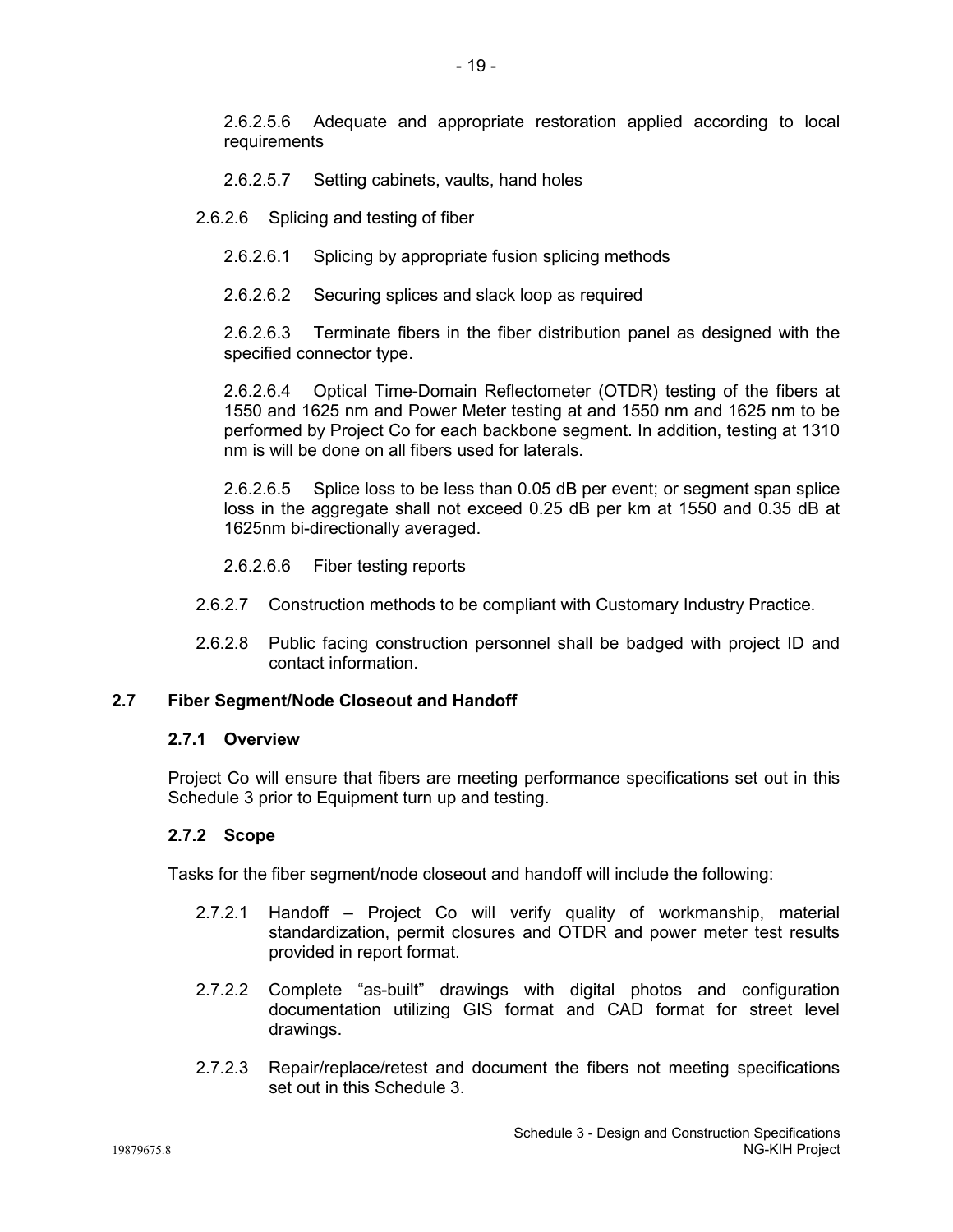# **2.8 Procurement of Equipment and License of Software**

# **2.8.1 Overview**

Project Co shall supply core and transport network Equipment. Subject to Section 3.6 of the Project Agreement, Project Co shall supply the outside plant materials based upon the requirements of these Design and Construction Specifications.

# **2.8.2 Scope**

- 2.8.2.1 The core and transport network Equipment will be purchased from the relevant OEM.
- 2.8.2.2 The outside plant materials required for the Project are commodity type materials. Suppliers currently included in Project Co commodity program will be considered, along with industry specific suppliers that specialize in the materials required. Critical materials will be purchased by Project Co and these materials include:
	- 2.8.2.2.1 Fiber optic cable

2.8.2.2.2 Fiber identification label (tube) to be placed on fiber at each pole and underground enclosure

- 2.8.2.2.3 Splice closures
- 2.8.2.2.4 Vaults
- 2.8.2.2.5 Underground duct
- 2.8.2.2.6 Strand and associated hardware, risers and riser guards
- 2.8.2.2.7 Huts and associated Equipment

# **2.9 Rack and Cabinet Integration**

# **2.9.1 Overview**

Project Co's will design and manufacture an indoor wall mount cabinet assembly to support the Juniper Networks® Ethernet Switch units as follows:

2.9.1.1 Ethernet Switch Cabinet Design:

2.9.1.1.1 One cabinet design to support AC powered Juniper Model EX2200- C-12T-2G Compact Ethernet Switch.

2.9.1.1.2 One cabinet design to support AC powered Juniper Model EX4300- 24T Ethernet Switch.

2.9.1.2 Cabinet Installation: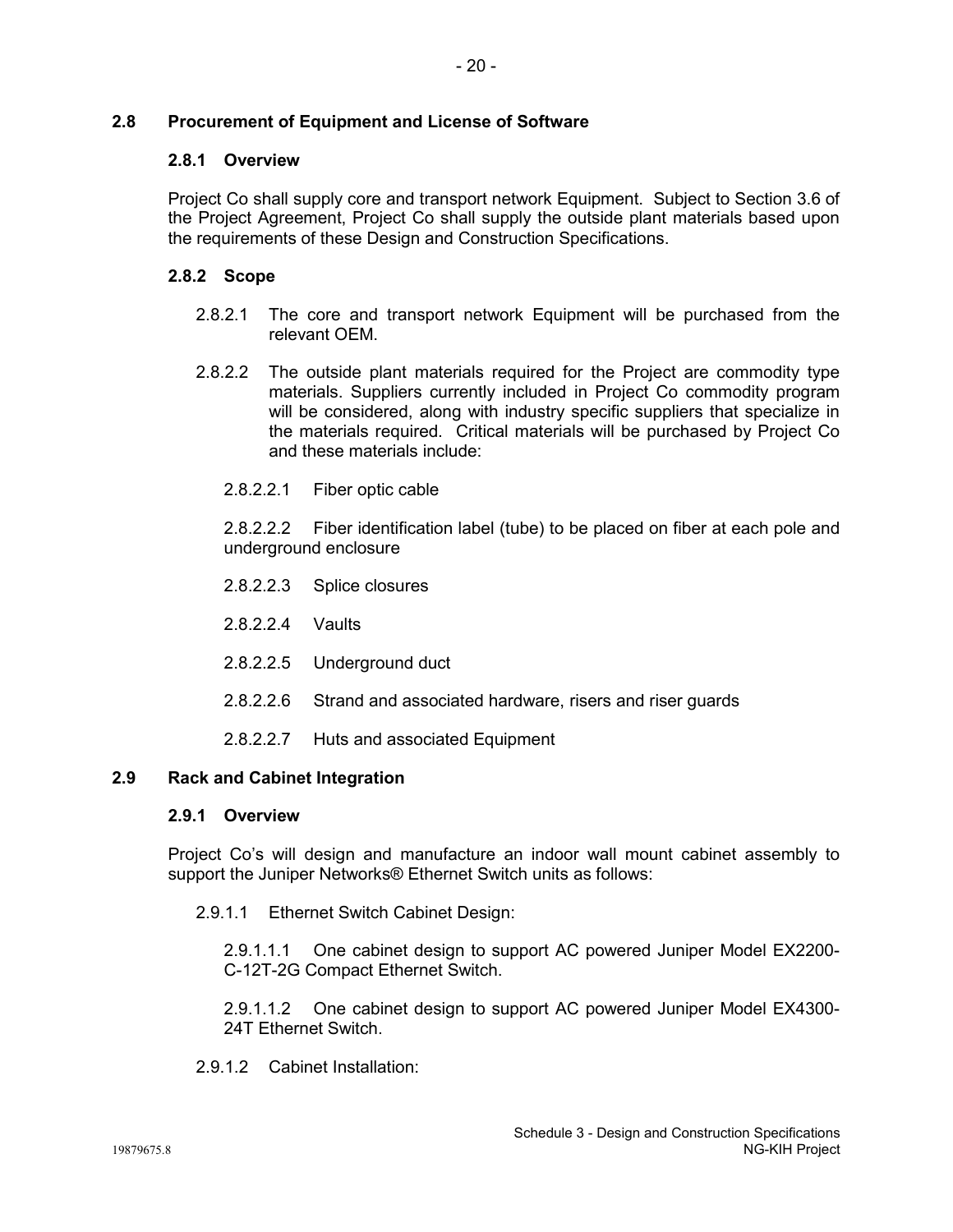2.9.1.2.1 The completed assemblies will include the equipment and hardware integral to the completed assembly. External cabing requirements and integral to the completed assembly. connections will not be included in the supplied materials or configurations.

## **2.9.2 Scope**

Project Co will execute the following tasks:

- 2.9.2.1 Analyze the primary equipment requirements to support the network design configuration including:
	- 2.9.2.1.1 Circuit/port capacity
	- 2.9.2.1.2 Physical size
	- 2.9.2.1.3 Power requirements
	- 2.9.2.1.4 Operating temperature/thermal requirements
- 2.9.2.2 Identify ancillary equipment requirements to support the primary Equipment including:
	- 2.9.2.2.1 Fiber distribution panel requirements/port capacity
	- 2.9.2.2.2 Fiber jumper requirements
- 2.9.2.3 Identify equipment enclosure suitable to support primary Equipment and ancillary equipment including:

2.9.2.3.1 Ventilation to support primary Equipment and ancillary equipment thermal requirements

- 2.9.2.3.2 Locking features to promote cabinet security
- 2.9.2.3.3 Mounting requirements to support weights
- 2.9.2.3.4 Power/grounding provisions and requirements
- 2.9.2.3.5 Alarm support capabilities as required
- 2.9.2.4 Create a complete set of manufacturing documentation to procure, build and test the cabinet configurations in the Project Co factory, including:
	- 2.9.2.4.1 Assembly, wiring, and testing documentation

2.9.2.4.2 Change management and revision control per established TL9000 processes and metrics

2.9.2.5 Coordinate the creation of a comprehensive technical information bulletin (TIB) including: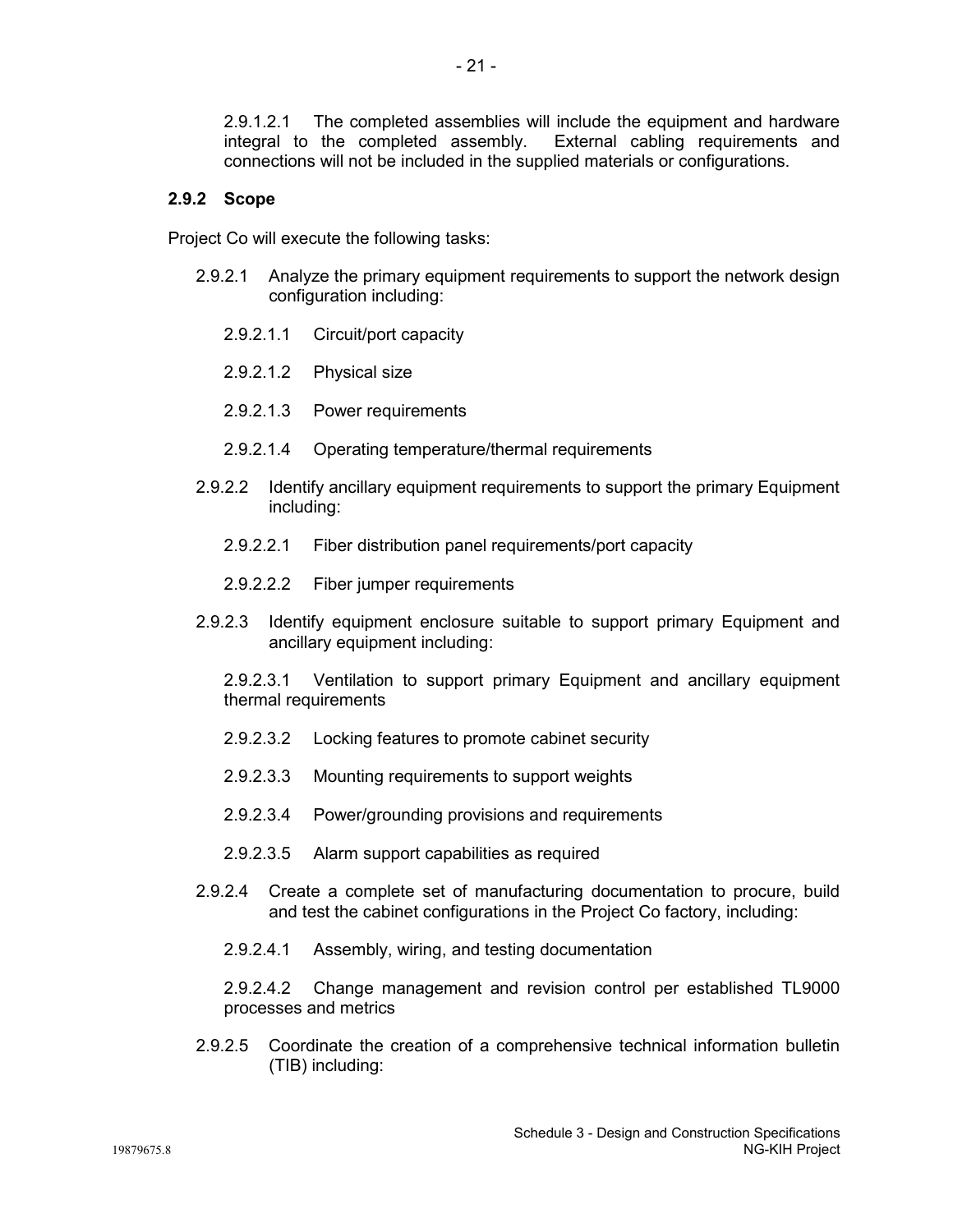- 2.9.2.5.1 Product identification/description
- 2.9.2.5.2 Primary Equipment/ancillary equipment specifications
- 2.9.2.5.3 Cabinet alarms
- 2.9.2.5.4 Grounding
- 2.9.2.5.5 Labeling
- 2.9.2.5.6 Wiring diagrams
- 2.9.2.5.7 Installation instructions
- 2.9.2.5.8 Support information
- 2.9.2.5.9 Ordering information
- 2.9.2.5.10 The Project Co contact information
- 2.9.2.6 In addition, Project Co will:
	- 2.9.2.6.1 Validate rack requirements as part of Site Surveys

2.9.2.6.2 Review Project Co product specifications to determine rack requirements

- 2.9.2.6.3 Procure required racks
- 2.9.2.6.4 Deliver and install required racks in the location
- 2.9.2.6.5 Pull fiber to and terminate fiber at the fiber distribution panel

## **2.9.3 Rack and Cabinet Integration Design Assumptions**

Project Co will design and manufacture an indoor wall mount cabinet assembly to support the Juniper Networks® Model EX2200-C and EX4300 Ethernet Switches as follows:

- 2.9.3.1 Ethernet Switch Cabinet Design I. One indoor wall mount cabinet design to support AC powered Juniper Model EX2200-C-12T-2G unit with the following specifications:
	- 2.9.3.1.1 Fiber Distribution Panel (FDP)
		- 1. 12 Port, type SC
		- 2. Patch/Splicing capability
		- 3. 1RU, 19" mounting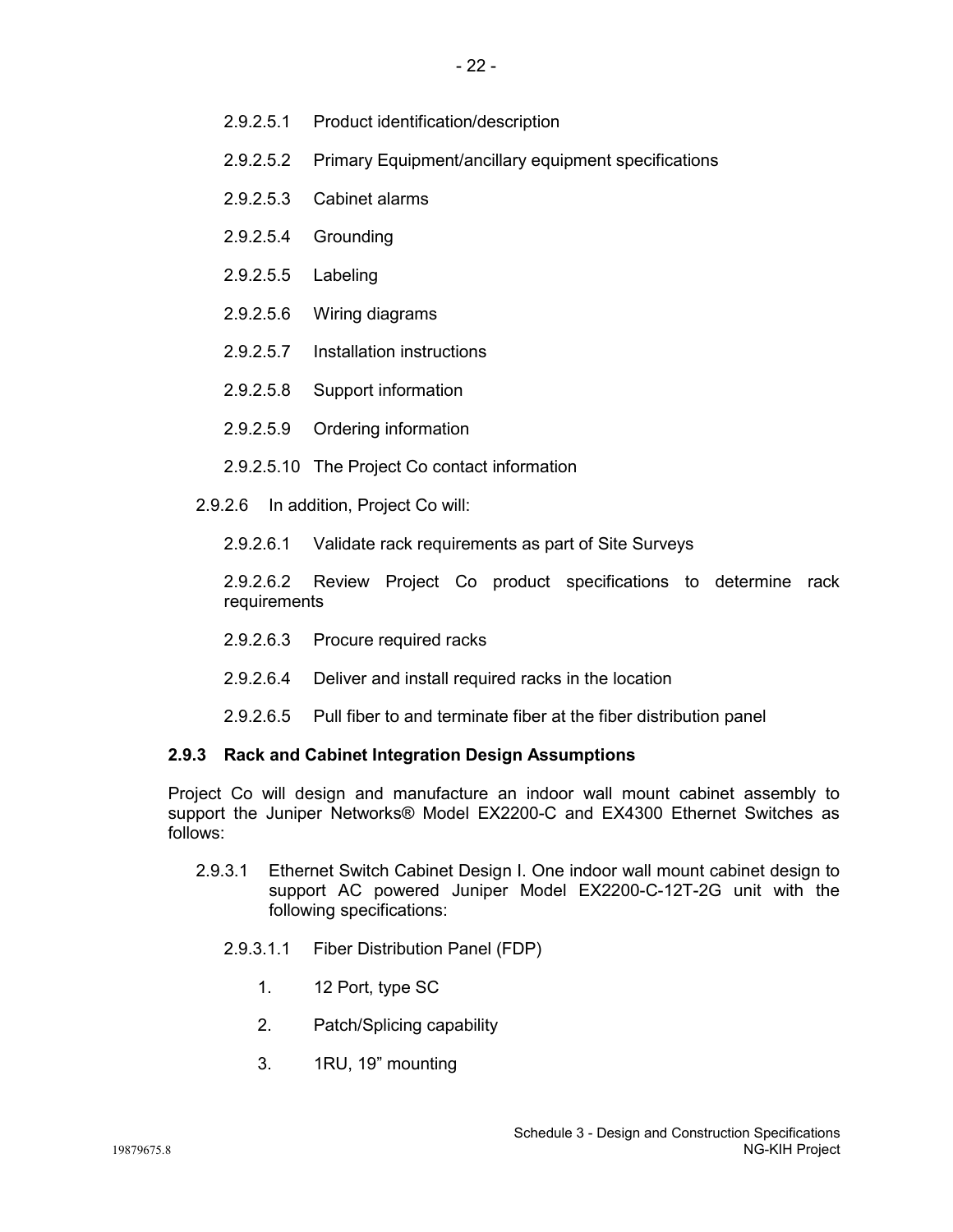- 4. Fiber jumpers included
- 2.9.3.1.2 Equipment Cabinet
	- 1. Front access
	- 2. 25 x 21 x 7 in (H x W x D)
	- 3. Louver ventilation
	- 4. Removable front cover
	- 5. Bellcore 216 hex lock
	- 6. Provisions for alarm termination wire wrap block
	- 7. Door alarm switch
	- 8. Integral ground bar with 25 ft., #6 AWG ground cable
	- 9. NEMA 5-15P power cord
- 2.9.3.1.3 Authority Requirements
	- 1. Equipment cabinet capable of being mounted on  $\frac{3}{4}$ " flame retardant plywood, customer provided, at each location.
	- 2. One 120VAC/15A NEMA 5-15R receptacle outlet within 6 feet of proposed cabinet installation location.
	- 3. Ambient temperature of equipment mounting location to be 0° to +35°C, allowing for internal cabinet temperatures in accordance with Equipment specifications.
	- 4. Fiber jumpers between Equipment and any other equipment.
	- 5. Interfacing copper Ethernet cables.
	- 6. Surge protection devices are not included with the cabinet design to protect copper cables exiting a building.
- 2.9.3.1.4 Certifications
	- 1. Completed cabinet assembly will not be UL listed or registered.
	- 2. Individual Equipment will bear listings, certifications as applicable.
- 2.9.3.2 Ethernet Switch Cabinet Design II. One cabinet design to support AC powered Juniper Model EX4300-24T Ethernet Switch unit with the following specifications: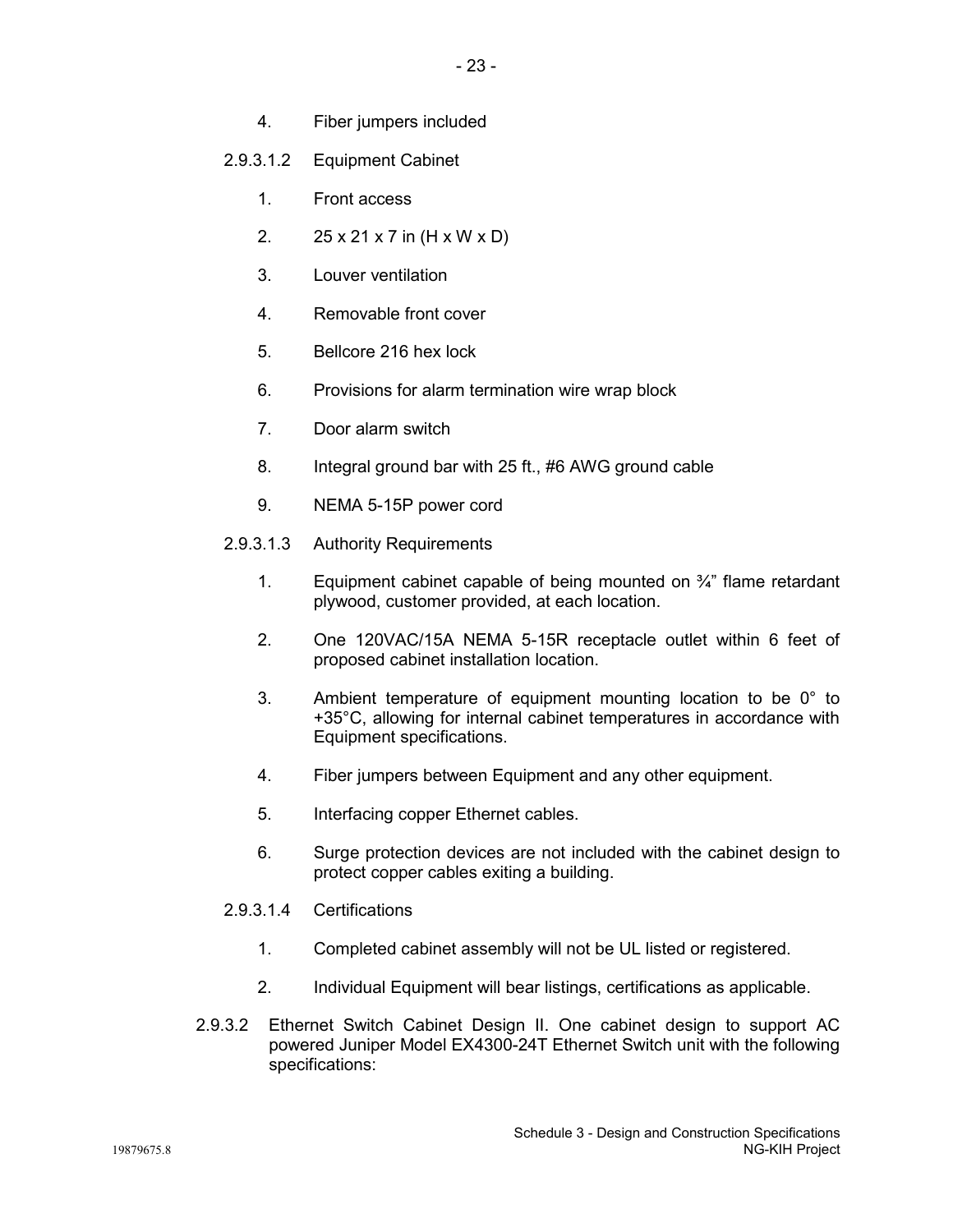- 2.9.3.2.1 Juniper Model EX4300-24T
	- 1. Operating temperature range: 0° to +45°C
- 2.9.3.2.2 Fiber Distribution Panel (FDP)
	- 1. 12 Port, type SC/UPC
	- 2. Fiber patching/splicing capability
	- 3. 1RU, 19" mounting
- 2.9.3.2.3 Equipment Cabinet
	- 1. Front access
	- 2. 25 x 21 x 7 in (H x W x D)
	- 3. Louver ventilation
	- 4. Removable front cover
	- 5. Bellcore 216 hex lock
	- 6. Provisions for alarm termination wire wrap block
	- 7. Door alarm switch
	- 8. Integral ground bar with 25 ft., #6 AWG ground cable
	- 9. Dual NEMA 5-15P power cords]
- 2.9.3.2.4 Certifications
	- 1. Completed cabinet assembly will not be UL listed or registered.
	- 2. Individual Equipment will bear listings, certifications as applicable.
- 2.9.3.3 Fiber terminations at wall mount cabinets:

Fiber terminations will be terminated directly to the supplied FDP/splicing fiber panel. Fiber jumpers are supplied from the FDP panel to the Equipment.

### **2.9.4 Deliverables**

- 2.9.4.1 Indoor wall mount cabinet design and assembly to support AC powered Juniper Model EX2200-C-12T-2G unit.
- 2.9.4.2 Indoor wall mount cabinet design and assembly to support AC powered Juniper Model EX4300-24T unit.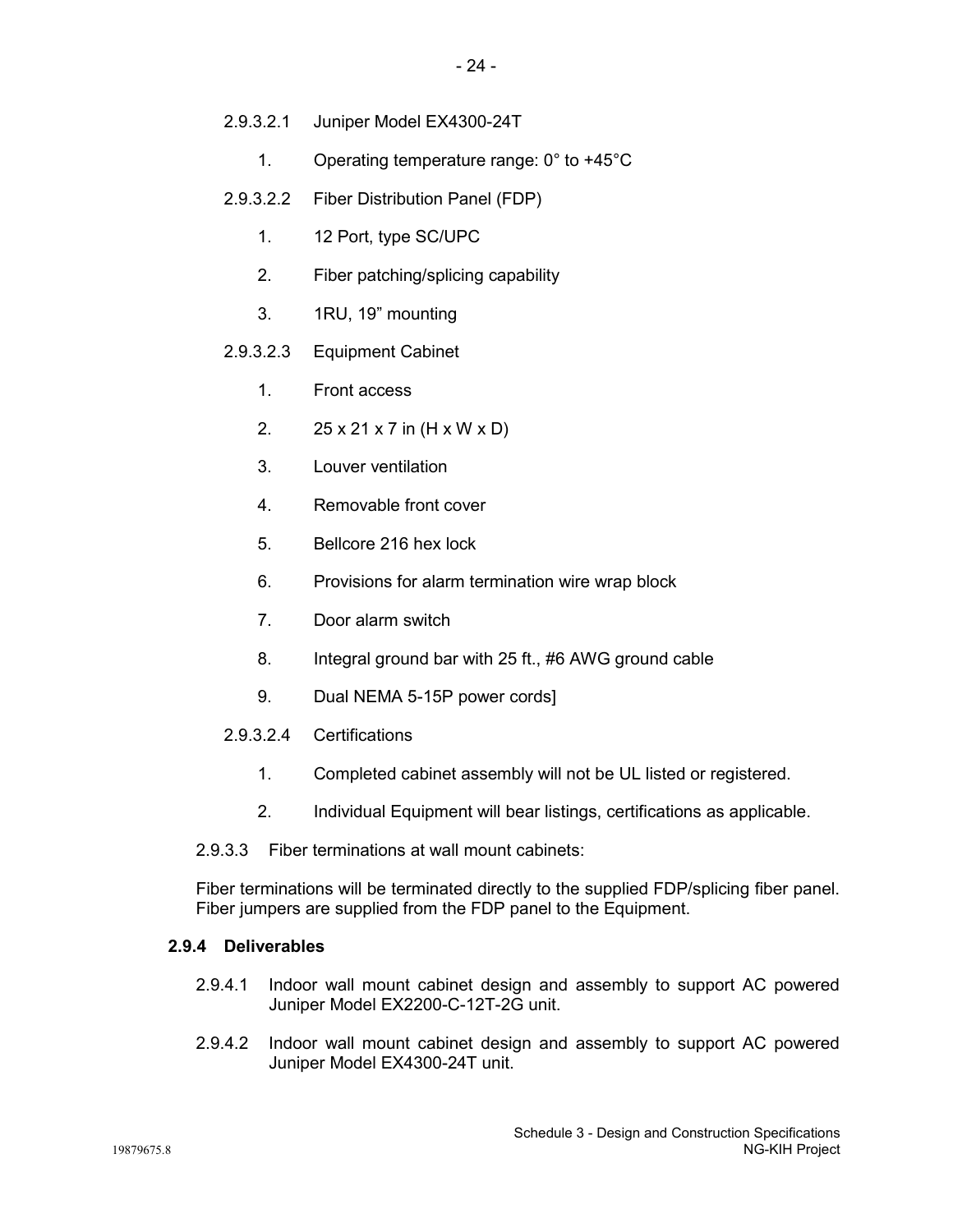2.9.4.3 Supporting Technical Information Bulletin (TIB) documentation.

# **2.9.5 Exclusions**

2.9.5.1.1 UL listing or registration of completed cabinet assemblies.

2.9.5.1.2 120V/15A NEMA 5-15R outlet(s), located within 6 feet of placement of cabinet assemblies at customer locations

# **2.10 Hut Configuration and Installation**

# **2.10.1 Overview**

- 2.10.1.1 Project Co will design the type of racks and the quantity of racks required for each Hut and supply the necessary Equipment.
- 2.10.1.2 Project Co will be responsible for the site preparation, including pouring the concrete pad, installing the Hut and rack, and terminating the fiber in the Hut/rack. Project Co will install and test the Equipment.

# **2.10.2 Scope**

Project Co will execute the following tasks:

- 2.10.2.1 Pour concrete pad
- 2.10.2.2 Install Hut
- 2.10.2.3 Install rack
- 2.10.2.4 Clean up and restoration of the site
- 2.10.2.5 Install primary power from meet point into the Hut sub-panel
- 2.10.2.6 Provide and install battery back-up and generator system
- 2.10.2.7 Terminate fiber
- 2.10.2.8 End-to-end test fiber
- 2.10.2.9 Hut design document

# **2.11 COLO Sites**

## **2.11.1 Scope**

Project Co will install the Equipment into the COLO Site.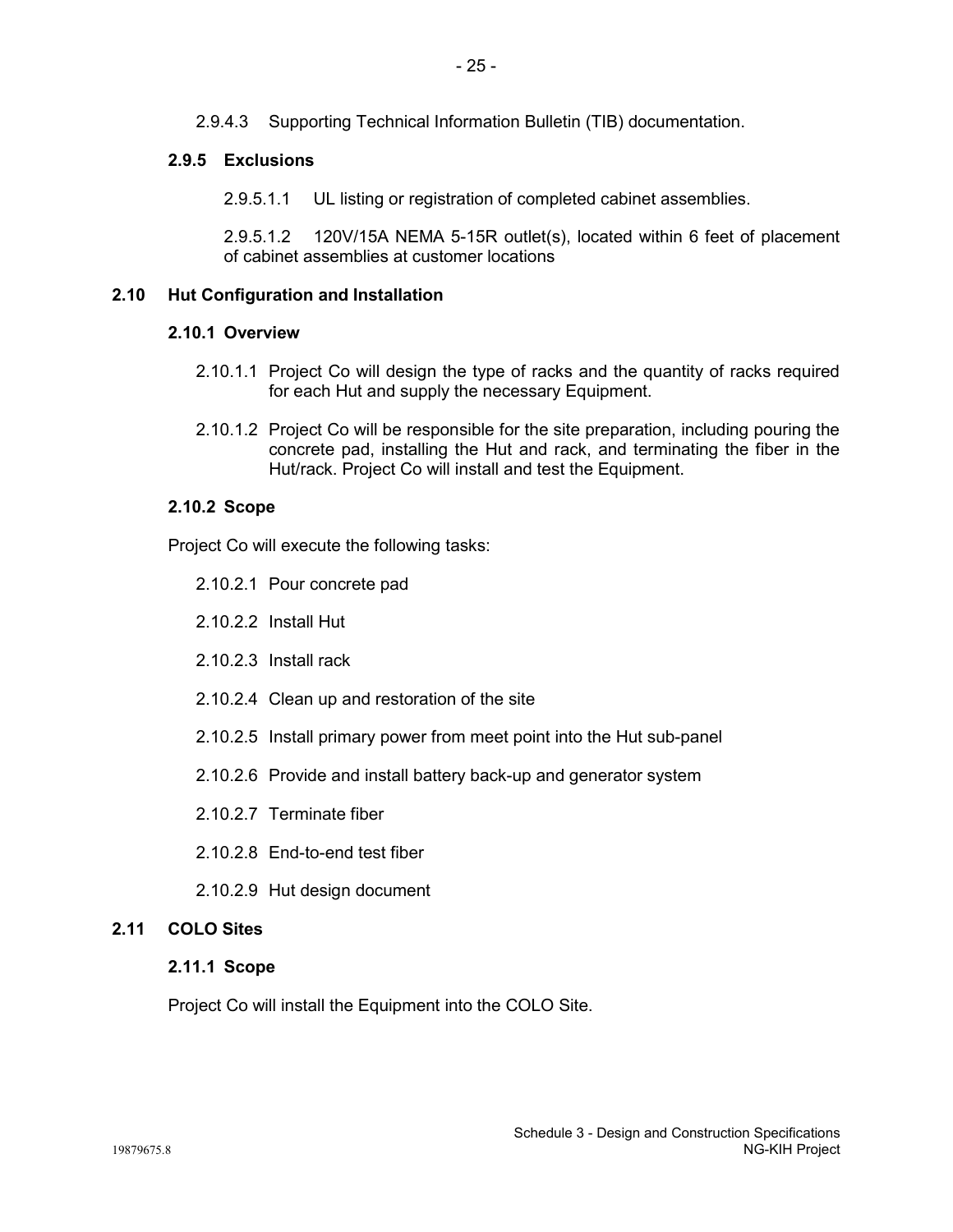# **2.11.2 Authority Responsibilities**

During the Term, the Authority is responsible for the following obligations and costs in relation to COLO Sites: rack, power, HVAC, cross connects, cabling, non-recurring charges or recurring charges, lease obligations (including securing space), interconnection fees and any other obligations or costs associated with the COLO Sites.

# **2.12 Equipment for Core and COLO Sites**

# **2.12.1 Overview**

Installation services shall be performed by Project Co in accordance with the manufacturer's recommended specifications and within the provisions of these Design and Construction Specifications.

# **2.12.2 Scope**

Project Co shall develop the details of the installation activities upon completion of Site Survey Report. General tasks for installation work shall include:

- 2.12.2.1 Create an Installation specification using information gathered during the Site Survey(s).
- 2.12.2.2 Prepare installation MOP per TL9000 requirements.
- 2.12.2.3 Install Core or transport Equipment in accordance with the manufacturer's recommended specifications within 50 feet of cable termination point into the appropriate installed racks or bays.
- 2.12.2.4 Provide clean-up which includes removal of trash and packing material on a daily basis.
- 2.12.2.5 As-built installation specification.

# **2.12.3 Authority Responsibilities**

The Authority will provide the existing service provider demark location in the building at all Node Sites and COLO Sites in order to facilitate Equipment installation and cutover.

# **2.13 Turn-Up and Test Services**

## **2.13.1 Overview**

Turn-up & test services shall be performed in accordance with the manufacturer's recommended specifications and within the provisions of the Implementation Plan. Project Co shall develop the MOP details of the turn-up and test activities at the completion of Site Surveys on a test by test and Site by Site basis. Turn-up & test activities are performed in the same trip to the Site. This includes turn-up & test for the Equipment at the Site.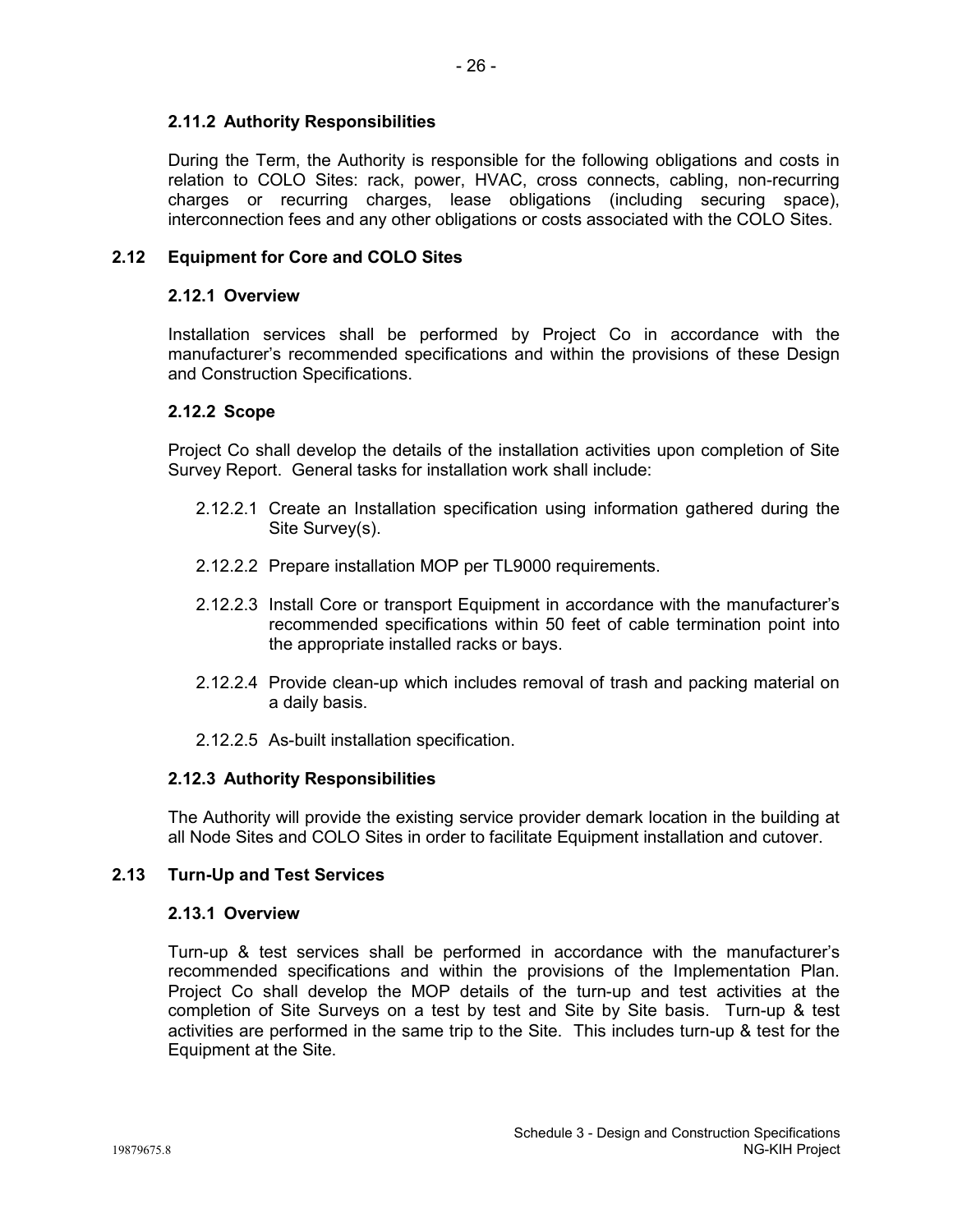# **2.13.2 Scope**

2.13.2.1 Project Co shall supply the required test equipment to perform the turn-up & test services described within these Design and Construction Specifications. General tasks for turn-up & test activities shall include:

2.13.2.1.1 Prepare Turn-up & Test MOP per TL9000 requirements. The MOP includes the following sections and will be applied to all of the tests set out in this Section 2.12.2:

- 1. Introduction
- 2. Revision
- 3. Scope
- 4. Site Information
- 5. Contacts and Escalations
- 6. Daytime Windows
- 7. Maintenance Windows
- 8. Equipment and Materials Required
- 9. Tools Required
- 10. Service Impact Notes
- 11 General Information
- 12. Preparation
- 13. Procedure
- 14. Completion
- 15. Back-Out Procedure
- 16. Appendices

2.13.2.1.2 Site Turn-up and Test. A series of actions checks and tests to confirm the Site is operational and ready to be provisioned for traffic and includes the following actions:

1. verification that power requirements are within specifications set out in this Schedule 3, including primary and secondary power, ground and voltage levels;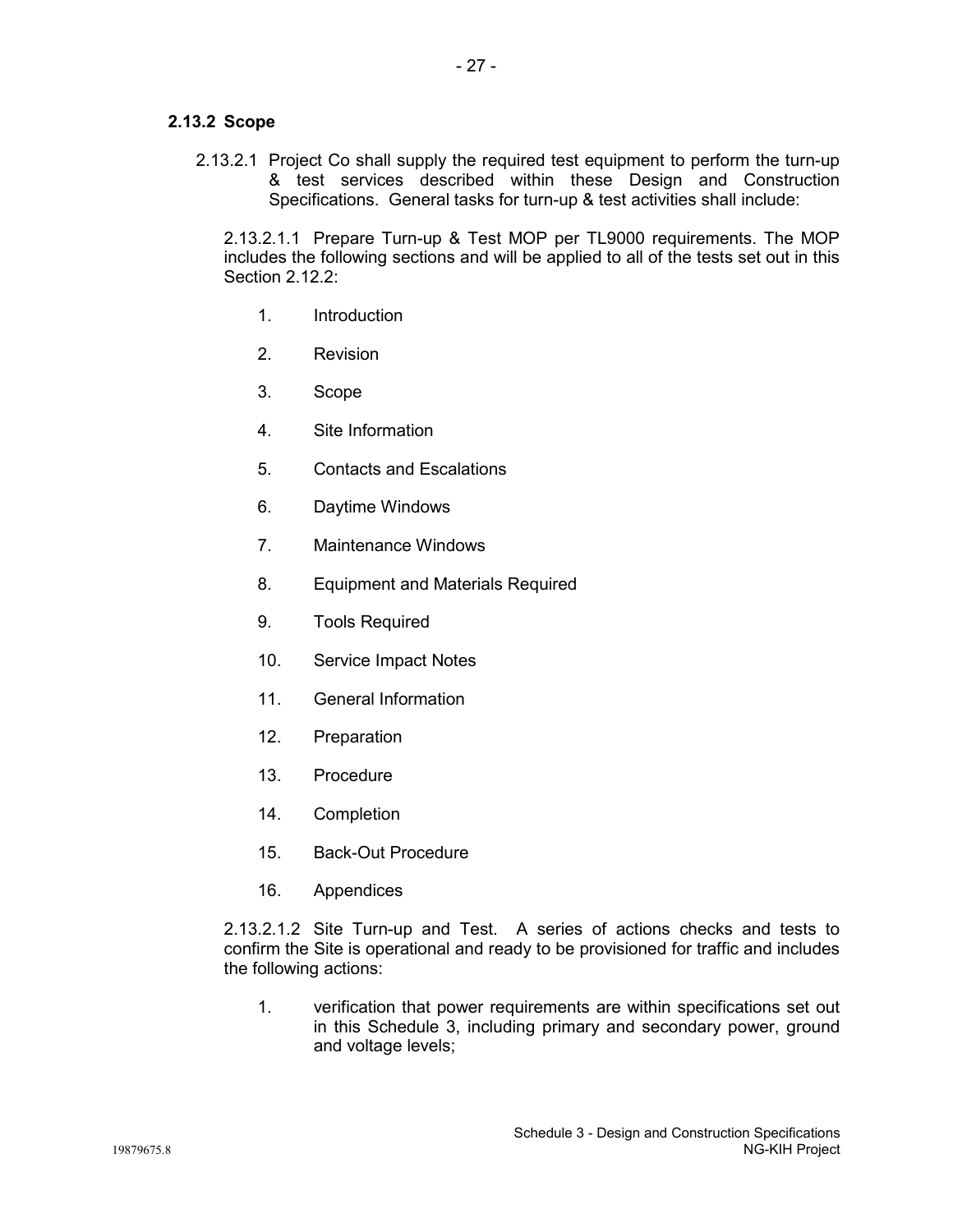- 2. conduct a visual inspection of Equipment installation and cabling as appropriate;
- 3. inventory, unbox, inspect, clean optical interfaces and slot cards if required. Includes verification of inventory on Site, unpacking the Equipment and inspecting for damage, and slotting of the units if required;
- 4. installation of common plug-In equipment Includes installation of the fans, management units, and switch fabrics, and common equipment elements where applicable;
- 5. sequence up the power and initiate the software load;
- 6. confirm operation of Equipment and enter basic element provisioning;
- 7. perform loop back testing on the populated slots;
- 8. verify connectivity and communication with the NOC and confirm Equipment level alarm (against industry standards and/or thresholds set as mutually agreed, i.e. up/down, signal loss, traffic ID) reporting, if facilities exist; and
- 9. measure and set optical levels to connect the Site to the NG-KIH System in accordance with the specifications for the Equipment.

2.13.2.1.3 Acceptance Test. A series of actions and tests to integrate multiple Sites into the NG-KIH System and confirm the network's performance is within the acceptable range for the relevant Equipment. This is performed upon completion of the Site Turn-up and Test on a Site-by-Site basis on the Ring. Project Co engineers will use specific test & measurement tools following manufacturer turn-up and testing procedures, and will execute temporary circuit provisioning to enable end-to-end testing across the ring. Once all rings are operational, inter-ring operability and IP/MPLS failover requirements will be verified. Ethernet Services and DWDM Services will be tested as follows:

- (a) Ethernet Services
	- 1. Two Minute Bit Error Rate Test
	- 2. One Minute Throughput Test of each packet size 64, 256, 1024, 1518 bytes, and jumbo frame (2000, 9000 and 9600)
	- 3. Latency (RTD) Test
	- 4. Frame Loss Test
	- 5. Back to Back Test
- (b) DWDM Services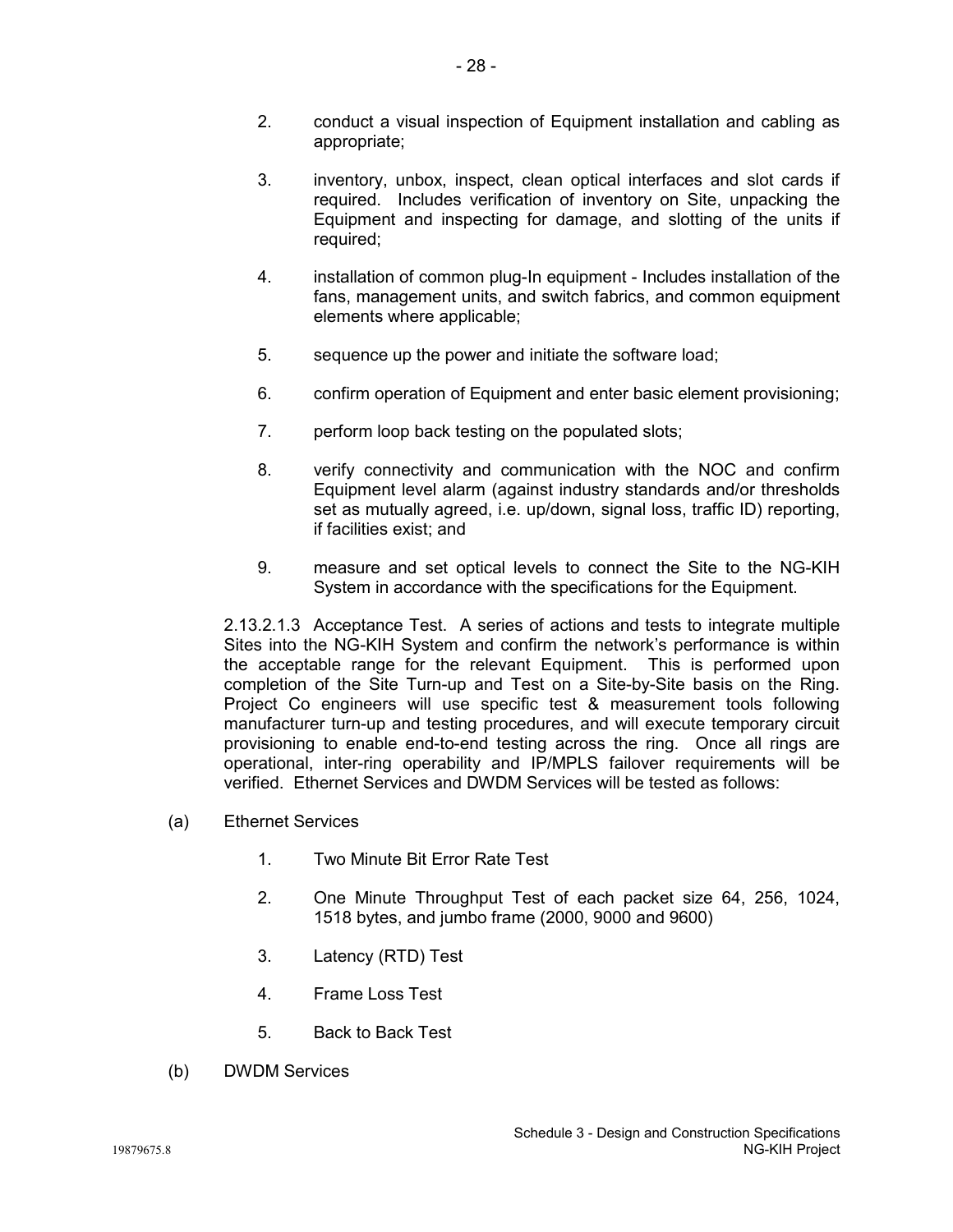- 1. Channel testing: all applicable channels will be tested across applicable Node Sites on the NG-KIH System for 15 minutes per channel.
- 2.13.2.2 Detailed test report showing the results of the tests performed per the steps identified in the MOPs to include the provisioning detail and light levels per standards and specifications as required by the Equipment.

# **2.14 Service Migration**

# **2.14.1 Overview**

Analyze the current Authority carrier network and develop an optimized strategy to migrate existing services, circuits and traffic from the current platform to the NG-KIH System. Service migration is conducted in three phases: discovery, analysis and migration.

# **2.14.2 Scope**

- 2.14.2.1 Network Discovery: Project Co shall combine and complete an electronic and physical audit of the current network state. Items to be examined include:
	- 2.14.2.1.1 Network topology
	- 2.14.2.1.2 Circuit utilization
	- 2.14.2.1.3 Fiber types and connectors
	- 2.14.2.1.4 End-to-end connectivity

2.14.2.1.5 Working with the primary site contact, Project Co shall download site specific services, device databases and network configuration parameters enabling migration of existing services to the NG-KIH System.

2.14.2.1.6 Project Co and the Authority shall work together to ensure Sites on the current platform can communicate with Sites on the NG-KIH System.

- 2.14.2.2 Network Analysis: Project Co shall analyze legacy network environment to determine best method for service migration
	- 2.14.2.2.1 Project Co shall develop site specific detailed MOP
	- 2.14.2.2.2 Project Co shall create master design sheet which will:
		- 1. Show full port correlations old and new systems
		- 2. Create fully scripted commands for provisioning
		- 3. Create fully scripted commands for migration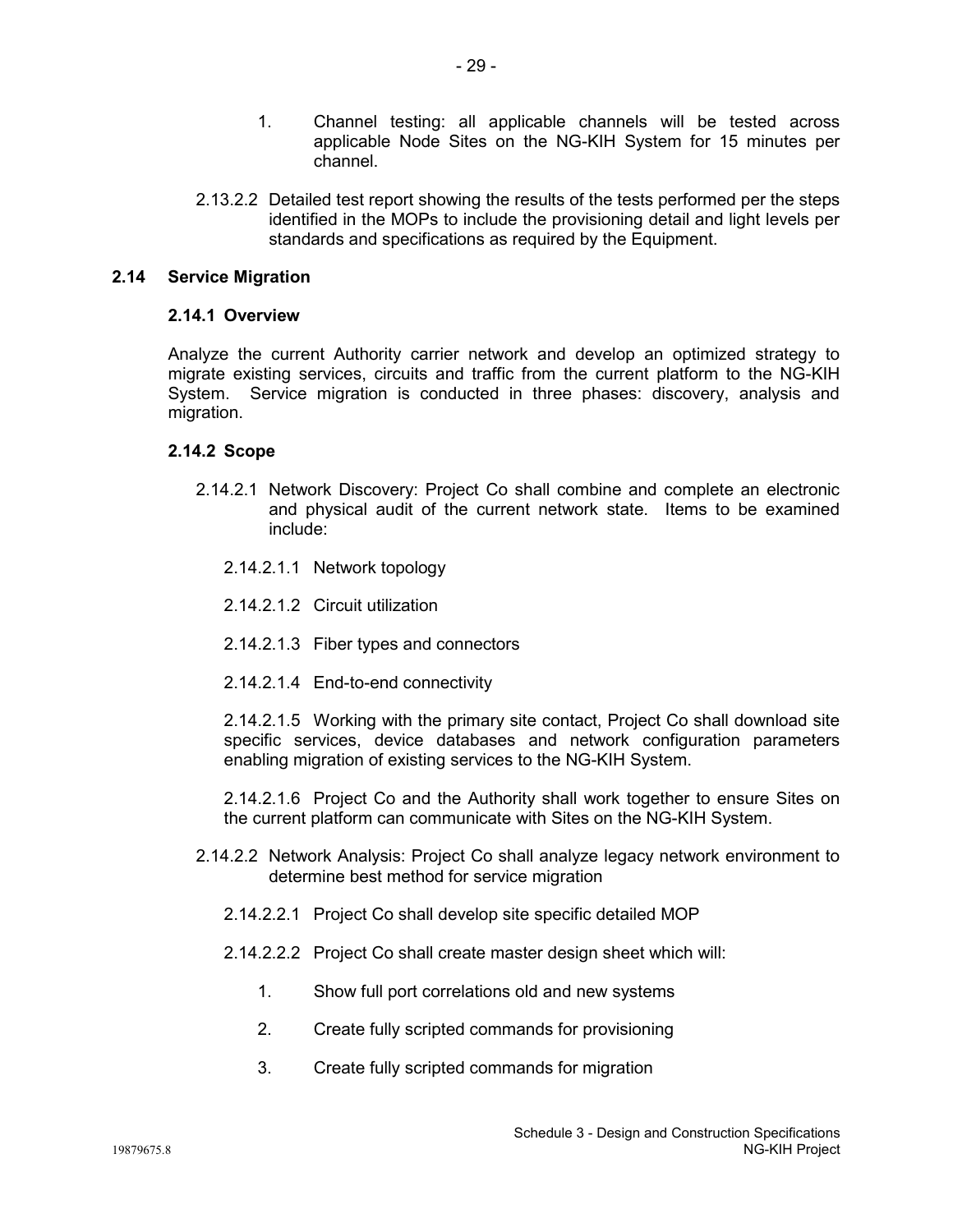- 4. Create detailed fiber distribution and rewire information
- 5. Create fiber jumper run list including length, quantity and connector types
- 2.14.2.3 Migration Execution: Project Co shall migrate traffic from legacy platform to the NG-KIH System

2.14.2.3.1 Project Co shall perform comparative testing to validate the provisioning and functioning of the NG-KIH System versus the existing network.

- 2.14.2.4 Provisioning: Project Co shall provision traffic from legacy platform to the newly installed Service Level 1 Site and Service Level 3 Site platform. Project Co will remotely add the new circuits, activating new groups/slots/ports, IP route, routing tables for the transitioning customers within the NG-KIH System.
	- 2.14.2.4.1 Project Co shall execute cutover of traffic as detailed in the MOP
	- 2.14.2.4.2 Project Co will swing CPE fibers/ cables from old to new

2.14.2.4.3 Project Co shall verify alarms to ensure traffic is stable and provide detailed cut sheets to the Authority for status

2.14.2.4.4 Project Co to verify system stability with the Authority and the NOC

# **2.14.3 Authority Responsibilities**

- 2.14.3.1 Provide information required by Project Co as set out in Section 2.14.2.1.5 and Section 2.14.2.1.6 of this Schedule 3;
- 2.14.3.2 Coordination between Service Level 1 Sites and Service Level 3 Sites and Project Co migration team in accordance with the Project Schedule or any amendments thereto;
- 2.14.3.3 Fiber jumpers between Equipment and any other equipment, pre-existing or otherwise;
- 2.14.3.4 Circuit ID and Circuit type i.e. Fiber SM or MMF, frame relay, DS-1, DS-3,OC-x,and Ethernet (as required);
- 2.14.3.5 Circuit ID port interface type , DSX-1 panel, DSX-3 panel, Ethernet patch panel, Fiber distribution panel SM or MMF interface (as required);
- 2.14.3.6 Current existing Circuit line protocol i.e. for a T-1 AMI or B8ZF (as required);
- 2.14.3.7 Work with Project Co to enable the connection and communication between the current network and the NG-KIH system; and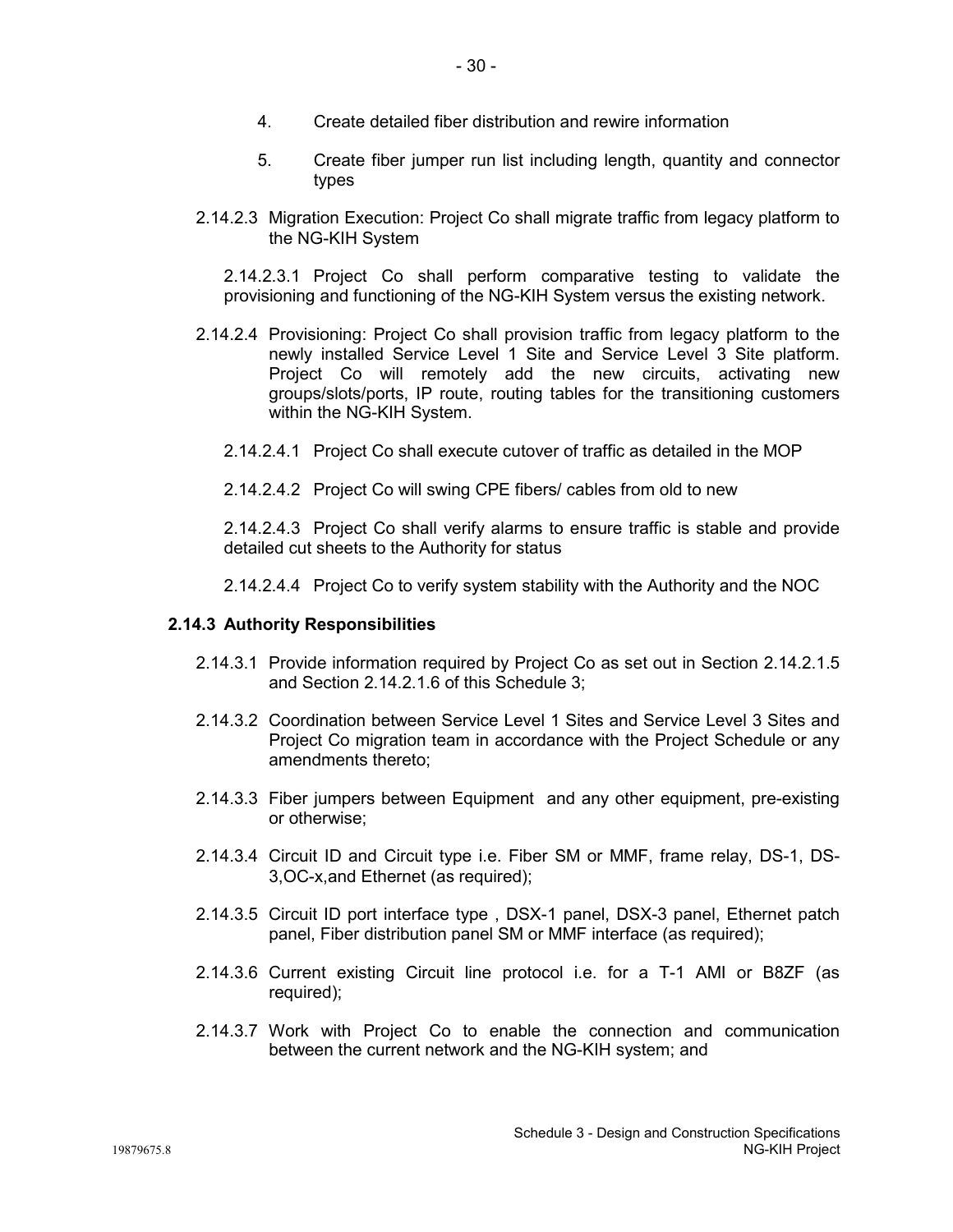2.14.3.8 Any other responsibility set out in Appendix 3B [Service Migration Roles and Responsibilities] identified as an "Authority Responsibility" will be completed in accordance with the critical path timing set out in the Project Schedule.

# **2.14.4 Scope Exclusions**

Decommissioning, de-installation and removal of replaced equipment.

# **2.15 Training**

## **2.15.1 Overview**

Project Co will provide training services, as selected by the Authority, at a mutually agreed Authority location in Kentucky regarding the use and maintenance of the Equipment incorporated into the NG-KIH System to the extent such training is included in the FNC Training Catalog, along with specific Juniper training as set out in the scope below.

# **2.15.2 Scope**

Project Co to provide two (2) four (4) day classes for up to 6 Authority students each based on the various training courses for products in the NG-KIH System. The Authority will, in its sole discretion, select from the training courses offered by Project Co, including those in the FNC Training Catalog and/or Juniper courses offered by Juniper through FNC. The Authority will, in its sole discretion, select from the training courses offered by Project Co.

# **2.15.3 Authority Responsibility**

- 2.15.3.1 The Authority to work cooperatively with Project Co on scheduling the classes selected by the Authority.
- 2.15.3.2 Student travel and living expenses while attending the training course.
- 2.15.3.3 The non-traffic lab equipment, servers, test equipment to be used for the training.
- 2.15.3.4 A classroom environment adequate to meet the student's needs: network access to training lab server, an LCD projector, whiteboard and easel and one PC/laptop per every two students.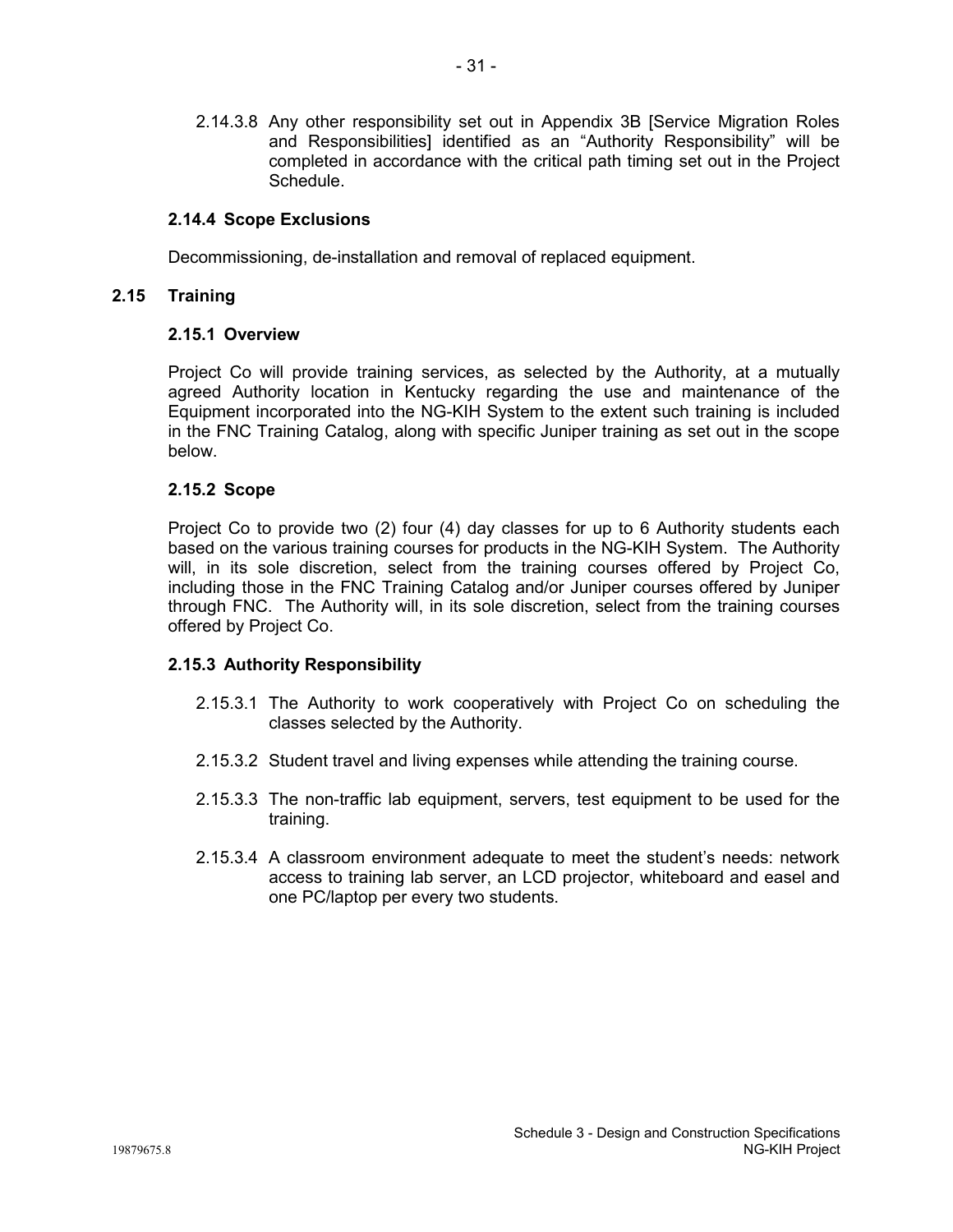## **APPENDIX 3A PRODUCT SERVICE CATALOG**

# **1. Service Catalog Summary**

The service catalog outlines available services for Service Level 1 Sites and Service Level 3 Sites connected to the NG-KIH System. Available services range from Layer 1 (optical transport) to Layer 3 (transparent routing) and depends on the CPE deployed. Optical transport services are restricted to 100G wavelength but Ethernet and Routed services can be provisioned with speeds ranging from 100Mbps to 10Gbps.

| Available<br>Speed | Service        |                 | Managed Ethernet Service |                           | <b>Managed Routed Service</b> |          |  |
|--------------------|----------------|-----------------|--------------------------|---------------------------|-------------------------------|----------|--|
|                    |                | PtP<br>(E-LINE) | PtMP<br>(E-TREE)         | <b>MPtMP</b><br>$(E-LAN)$ | L3VPN                         | Internet |  |
| 100G               |                |                 | $\mathbf{x}$             | $\mathbf{x}$              | $\mathbf{x}$                  |          |  |
| 10 <sub>G</sub>    | $\pmb{\times}$ |                 |                          |                           |                               |          |  |
| <b>Sub 10G</b>     | $\star$        |                 |                          |                           |                               |          |  |
| 1 <sub>G</sub>     | $\mathbf{x}$   |                 |                          |                           |                               |          |  |
| Sub <sub>1G</sub>  | $\mathbf{x}$   |                 |                          |                           |                               |          |  |

# **2. Optical Lambda Transport Services (OLTS)**

Optical Lambda Transport Service is a high-bandwidth point to point wavelength service that is delivered on DWDM fiber optic links. Lambda services can be used to connect different Service Level 1 Sites and Service Level 3 Sites and/or large university campus and government buildings or to provide dedicated communication channels for stand-alone applications such as research/government data sharing, educational Web-hosting, Video, VoIP, data backup, or VPN access. Such services provide dedicated low latency with high bandwidths and feature strict SLAs with guaranteed speeds. The service can be offered at all ROADM locations. The CW network admins will have the option to hand-off 100 GE client lambda over this service.

# **3. Managed Ethernet Transport Services**

- 3.1 Managed Ethernet Transport Services are delivered on the NG-KIH System for site connectivity. Managed Ethernet Transport Services carry the standardized features defined by IEEE 802.3 and will be implemented with and comply with the IEEE 802.3 standard, including QoS, high availability and resiliency, scalability, and operations, administration and maintenance.
- 3.2 Managed Ethernet Services are provided on MPLS based network using MPLS based Pseudowires and MPLS VPLS. By leveraging MPLS technology, these Managed Ethernet Transport services are protected at the MPLS layer across the Core Nodes.
- 3.3 The scalability of such services will allows the Authority to increase bandwidth, if required. If the Authority requires additional bandwidth such increase will be made by way of a Change. Managed Ethernet Transport Services exist between User-to-Network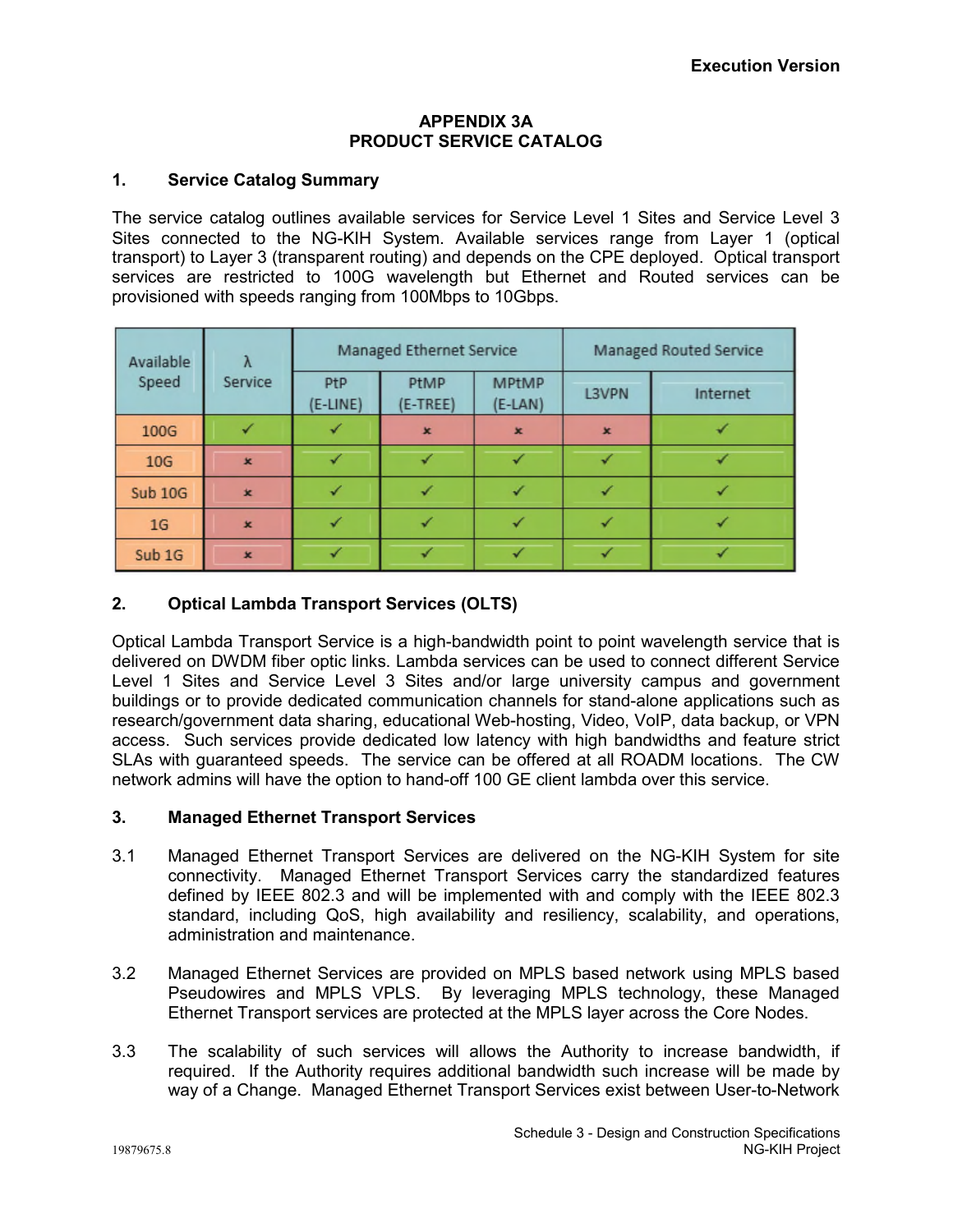interface (UNI) and Network-to-Network interface (NNI). UNI is defined as the demarcation point between existing or other equipment and the Equipment. Ethernet Virtual Connection (EVC) connects two or more UNIs for an Ethernet Service delivery and multiple EVCs can be multiplexed on the same UNI. There are three types of EVCs that can be delivered by this design.

- 3.3.1 Point-to-Point Ethernet Transport Services (E-TREE)
	- 3.3.1.1 A Point-to-Point (E-Line) Ethernet Transport Service will provide Layer 2 Ethernet pipe between two end points. The service is defined between two UNIs and called Ethernet Private Lines. It is mostly used for Internet access or dedicated site to site connectivity. This service will provide an Ethernet connection that originates from one Ethernet port and ends at another which can be either port based or VLAN based.
- 3.3.2 Point-to-Multipoint Ethernet Transport Services (E-TREE)
	- 3.3.2.1 The Point-to-Multipoint (Hub & Spoke) Ethernet Transport Service will utilize multiple point-to-point (E-Line) services which stem from a common Hub site (Root). Routing and routing policies across the Authority domain shall be undertaken by the Authority's IT staff.
- 3.3.3 Multipoint to Multipoint Ethernet Transport Services (E-LAN)
	- 3.3.3.1 Multipoint-to-Multipoint E-LAN service will provide LAN based services connecting multiple end points in a single broadcast domain. This service is defined between more than two UNIs where any communication between parties is equally possible. This service can be used for multipoint L2 VPNs and transparent LAN service. In this service offering, the service can be used for setting up departmental or institution-based private VPNs. The service provides different Classes of Service (CoS) over scalable bandwidth.

# **4. Managed Layer 3 Virtual Private Network (L3VPN) Services**

NG-KIH Managed L3VPN service extends routing capabilities between locations to create single routing domain. L3VPN service is based on MPLS Architecture. Layer 3 VPN service provides the Authority its own unique routing domain (instance). The Authority will be provided with a virtual routing instance with its own routing table. Managed L3VPN service is offered at any number of end points at various locations in the NG-KIH network footprint. All the handoffs in this service are IP based. A CPE router will be provided at Service Level 1 Sites and Service Level 3 Sites.

# **5. Internet Service**

Internet Service connects end points to the Internet. The NG-KIH System provides high speed, dedicated Internet access over a fiber infrastructure. Choice of speed can range from 100Mbps to 10G and can be made available at 100G. Internet Service is delivered through Tier 1 ISPs connected to the NG-KIH network at various POPs. Internet access redundancy can be configured through dual homing of Service Level 1 Sites and Service Level 3 Sites to the Node Sites.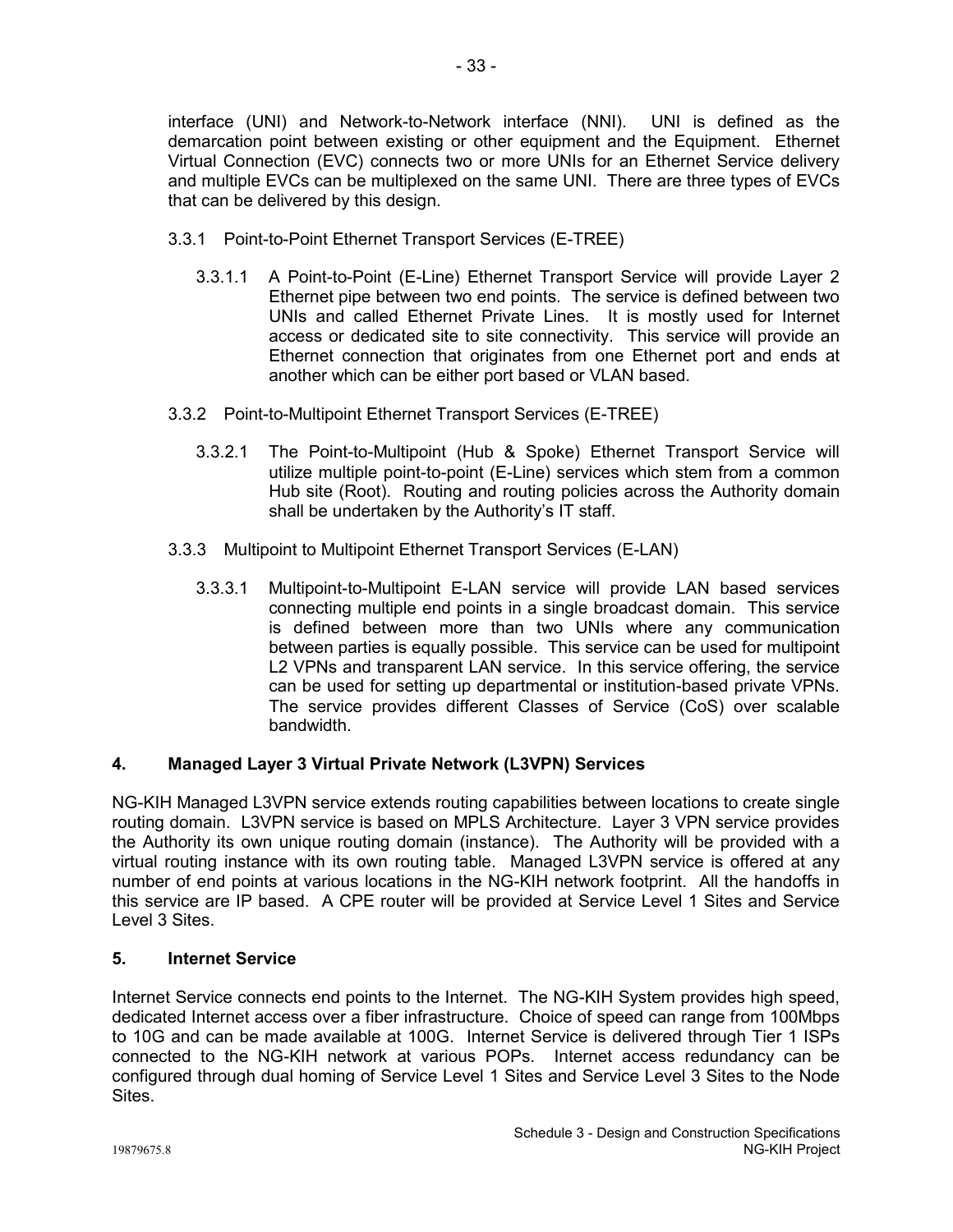# **APPENDIX 3B MIGRATION ROLES AND RESPONSIBILITIES**

## **Discovery**

The Authority will provide and/or coordinate access from the current network provider(s) to the detailed legacy circuit information required to migrate Sites, maintain site to site communications and establish communications between the old Authority network and the NG-KIH System. Information required can include network topology, design, statistics, details, history, current state, known issues and health. It is expected Project Co will work with the Authority's Operating Representative and any required technical resources to identify and gather the necessary information to ensure first time migration success.

|                                                                                                               | <b>Project Co</b> | <b>Authority</b> |  |  |  |
|---------------------------------------------------------------------------------------------------------------|-------------------|------------------|--|--|--|
| Network Topology                                                                                              | X                 | X                |  |  |  |
| <b>Circuit Utilization</b>                                                                                    | X                 | X                |  |  |  |
| <b>Physical Fiber Types and Connectors</b>                                                                    | X                 | X                |  |  |  |
| End-to-End Connectivity (Physical/Logical/Virtual)                                                            | X                 | X                |  |  |  |
| Configuration Databases (Confirm Logical Configurations<br>and Software - Version/Release/Features/Protocols) | X                 | X                |  |  |  |
| Hardware (Environment/Equipment/Power)                                                                        | X                 | X                |  |  |  |
| Software (Version/Release/Features/Protocols)                                                                 | X                 | X                |  |  |  |
| <b>Analysis</b>                                                                                               |                   |                  |  |  |  |
|                                                                                                               | <b>Project Co</b> | <b>Authority</b> |  |  |  |
| Develop site specific detailed Method of Procedure (MOP)                                                      | X                 | X                |  |  |  |
| Document full port correlations for old and new systems<br>(Master Design Sheet - MDS)                        | X                 | X                |  |  |  |
| Create fully scripted commands for provisioning (MDS)                                                         | $\sf X$           |                  |  |  |  |
| Create fully scripted commands for migration (MDS)                                                            | X                 |                  |  |  |  |
| Create fiber distribution/rewire information (MDS)                                                            | X                 |                  |  |  |  |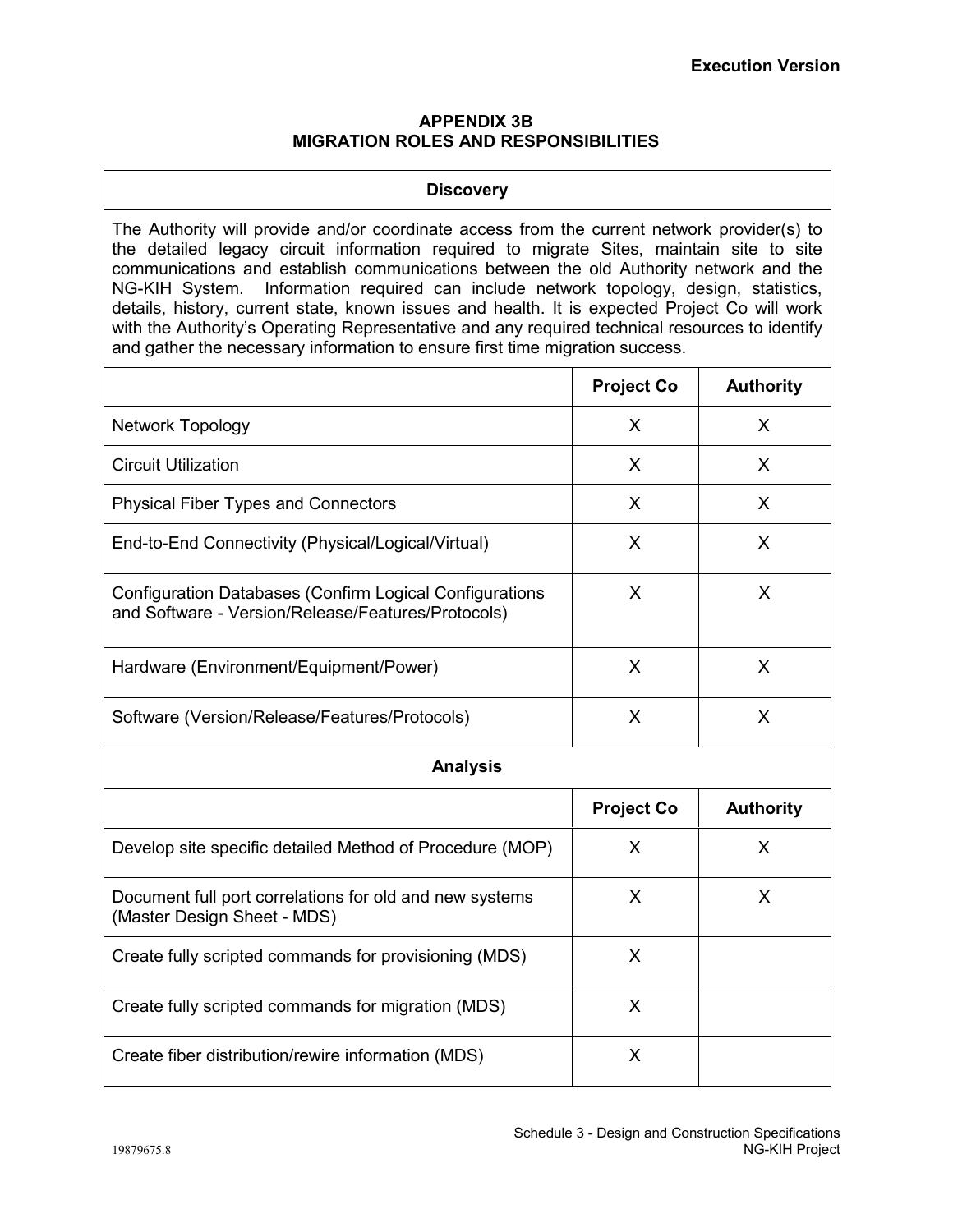| Create fiber jumper run list including length, quantity,<br>connector types (MDS)                                                                                    | X                 |                  |  |  |  |
|----------------------------------------------------------------------------------------------------------------------------------------------------------------------|-------------------|------------------|--|--|--|
| Develop project timeline and resource requirements                                                                                                                   | X                 |                  |  |  |  |
| Respond and Assist to outline rationale in legacy design,<br>engineering, and configuration decisions, when necessary                                                |                   | X                |  |  |  |
| <b>Migration</b>                                                                                                                                                     |                   |                  |  |  |  |
|                                                                                                                                                                      | <b>Project Co</b> | <b>Authority</b> |  |  |  |
| Perform testing to verify provisioning / wiring.                                                                                                                     | X                 |                  |  |  |  |
| Create master cutover plan                                                                                                                                           | X                 |                  |  |  |  |
| Execute cutover of traffic as detailed within MOP                                                                                                                    | X                 |                  |  |  |  |
| Engineer to physically migrate CPE fibers/T1 cables from<br>old to new                                                                                               | X                 |                  |  |  |  |
| On-board device under NOC Control                                                                                                                                    | X                 |                  |  |  |  |
| Verify alarms to ensure traffic is stable                                                                                                                            | X                 |                  |  |  |  |
| Verify system stability with the commonwealth and the<br>Network Operations Center (NOC).                                                                            | X                 |                  |  |  |  |
| Provision traffic from legacy platform to the newly installed<br>CAI platform.                                                                                       | X                 |                  |  |  |  |
| FNC will remotely add the new circuits, activating new<br>groups/slots/ports, IP route, routing tables for the<br>transitioning customers within the CW KIH Network. | X                 |                  |  |  |  |
| Provide detailed cut sheets to CW for circuit migration<br>status                                                                                                    | X                 |                  |  |  |  |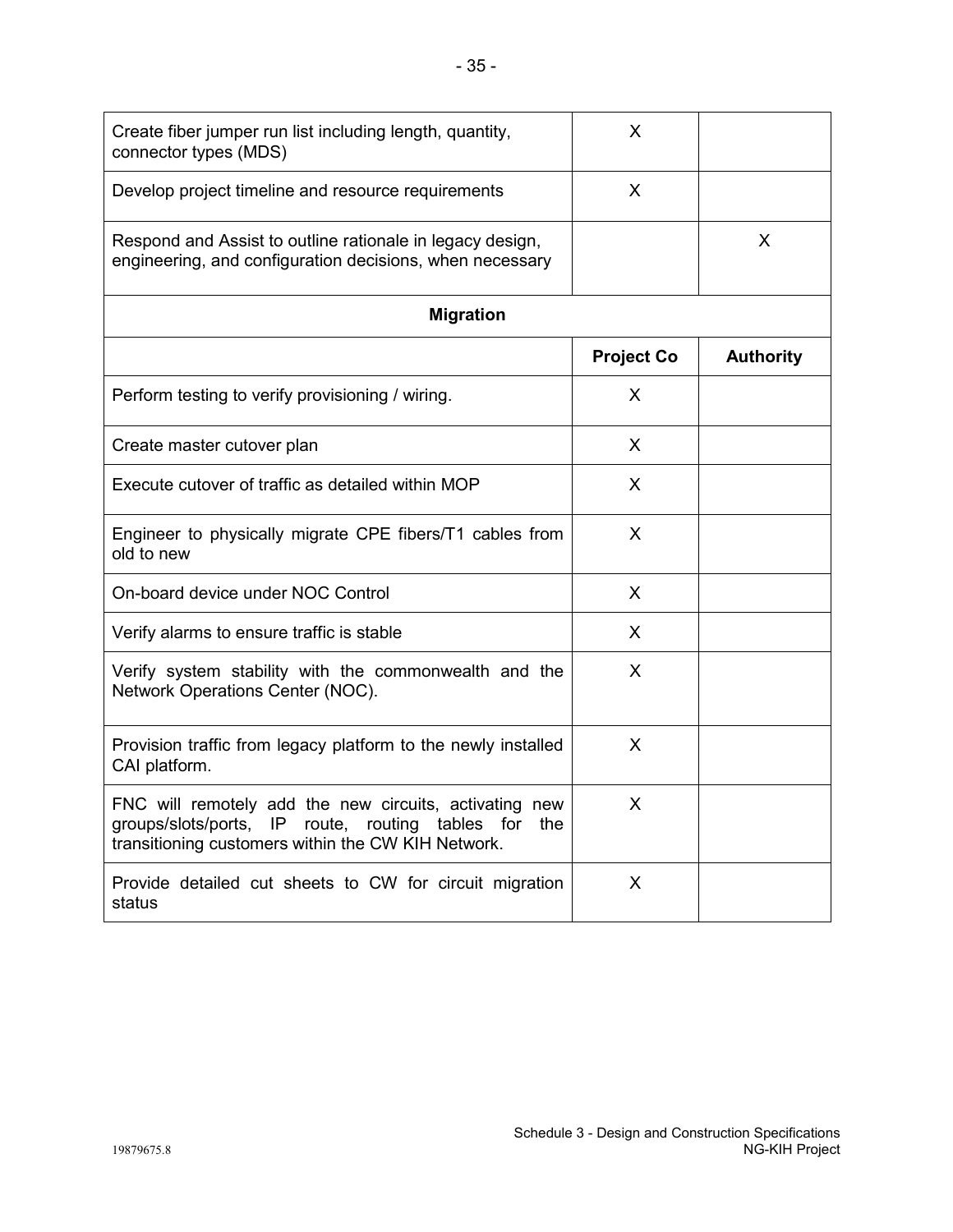# **APPENDIX 3C DESIGNATED EQUIPMENT**

See attached.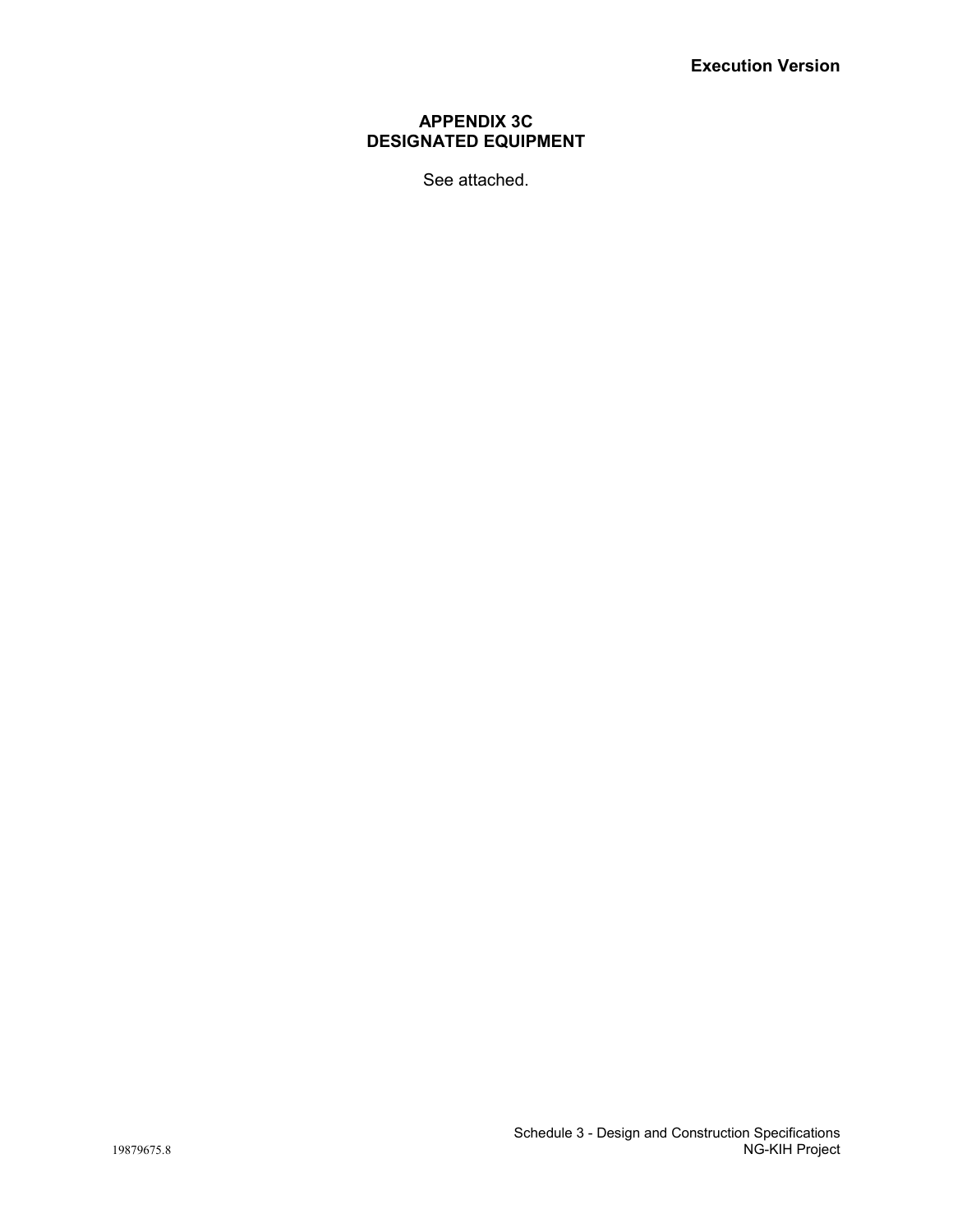| <b>Material</b>                                                                                                                                                                         | <b>Manufacturer</b>      | Model No.                                      | Quantity  |              |
|-----------------------------------------------------------------------------------------------------------------------------------------------------------------------------------------|--------------------------|------------------------------------------------|-----------|--------------|
| 288 Ribbon Fiber, all dielectric, gel-<br>free, 24 Fibers per ribbon                                                                                                                    | <b>OFS</b><br>Corning    | AT-3BE843X-288<br>9,532,829<br>288EV4-14100D53 |           | \$17,349,038 |
| 144 Fiber, Loose Tube, All dielectric,<br>gel-free, Single jacket                                                                                                                       | <b>OFS</b><br>Corning    | AT-3BE12YT-144<br>1,095,895<br>144EU4-T4100D20 |           | \$1,147,436  |
| 96 Fiber, Loose Tube, All dielectric,<br>gel-free, Single jacket                                                                                                                        | <b>OFS</b><br>Corning    | AT-3BE12YT-096<br>096EU4-T4100D20              | 936,863   | \$679,752    |
| 72 Fiber, Loose Tube, All dielectric,<br>gel-free, Single jacket                                                                                                                        | <b>OFS</b><br>Corning    | AT-3BE12YT-072<br>072EU4-T4100D20              | 1,104,316 | \$587,239    |
| 48 Fiber, Loose Tube, All dielectric,<br>gel-free, Single jacket                                                                                                                        | <b>OFS</b><br>Corning    | AT-3BE12YT-048<br>048EU4-T4100D20              | 4,942,042 | \$1,903,093  |
| 24 Fiber, Loose Tube, All dielectric,<br>gel-free, Single jacket                                                                                                                        | <b>OFS</b><br>Corning    | AT-3BE12YT-024<br>024EU4-T4100D20              | 1,246,461 | \$352,547    |
| Splice Enclosure FOSC 450-B6<br>Series with (3) Ground Studs,<br>Standard Basket, w/ 1 tray                                                                                             | <b>TE Connectivity</b>   | FOSC450-B6-6-NT-0-<br>B <sub>3</sub> V         | 2,545     | \$535,340    |
| Splice Enclosure FOSC 450-D6<br>Series with (3) Ground Studs,<br>Standard Basket, w/ 1 tray,                                                                                            | <b>TE Connectivity</b>   | FOSC450-D6-6-NT-0-<br>D <sub>0</sub> V         | 732       | \$227,345    |
| Splice Tray FOSC 450-B Series<br>Loose Tube, (2) SM-12 Modules                                                                                                                          | <b>TE Connectivity</b>   | FOSC-ACC-B-TRAY-<br>24-KIT                     | 5,090     | \$72,327     |
| Splice Tray FOSC 450-D Series<br>Ribbon, (R2)                                                                                                                                           | <b>TE Connectivity</b>   | FOSC-ACC-D-<br>TRAYRIBN-24                     | 8,784     | \$290,590    |
| Vault, Telecom/Utilities, Below-<br>Grade, (30Wx48Lx36D)<br>PolyConcrete, (vault only)                                                                                                  | <b>Highline Products</b> | PHA304836                                      | 845       | \$208,951    |
| 30x48 Split Cover w/ 1/4 Turn L-Bolt<br>Lock & 2X Lifting Slot, Polymer<br>Concrete, ANSI/SCTE 77-2010 Tier<br>15 Light Duty Load                                                       | <b>Highline Products</b> |                                                | 424       | \$100,678    |
| 30X48 Cover, Telecom/Utilities,<br>Split, For Below-Grade, 3IN THK X<br>30IN W X 48IN L, Polymer Concrete,<br>4X 3/8IN-16 UNC Bolt Access Holes,<br>2X Lifting Slots, ANSI/SCTE 77-2010 | <b>Highline Products</b> |                                                | 423       | \$96,313     |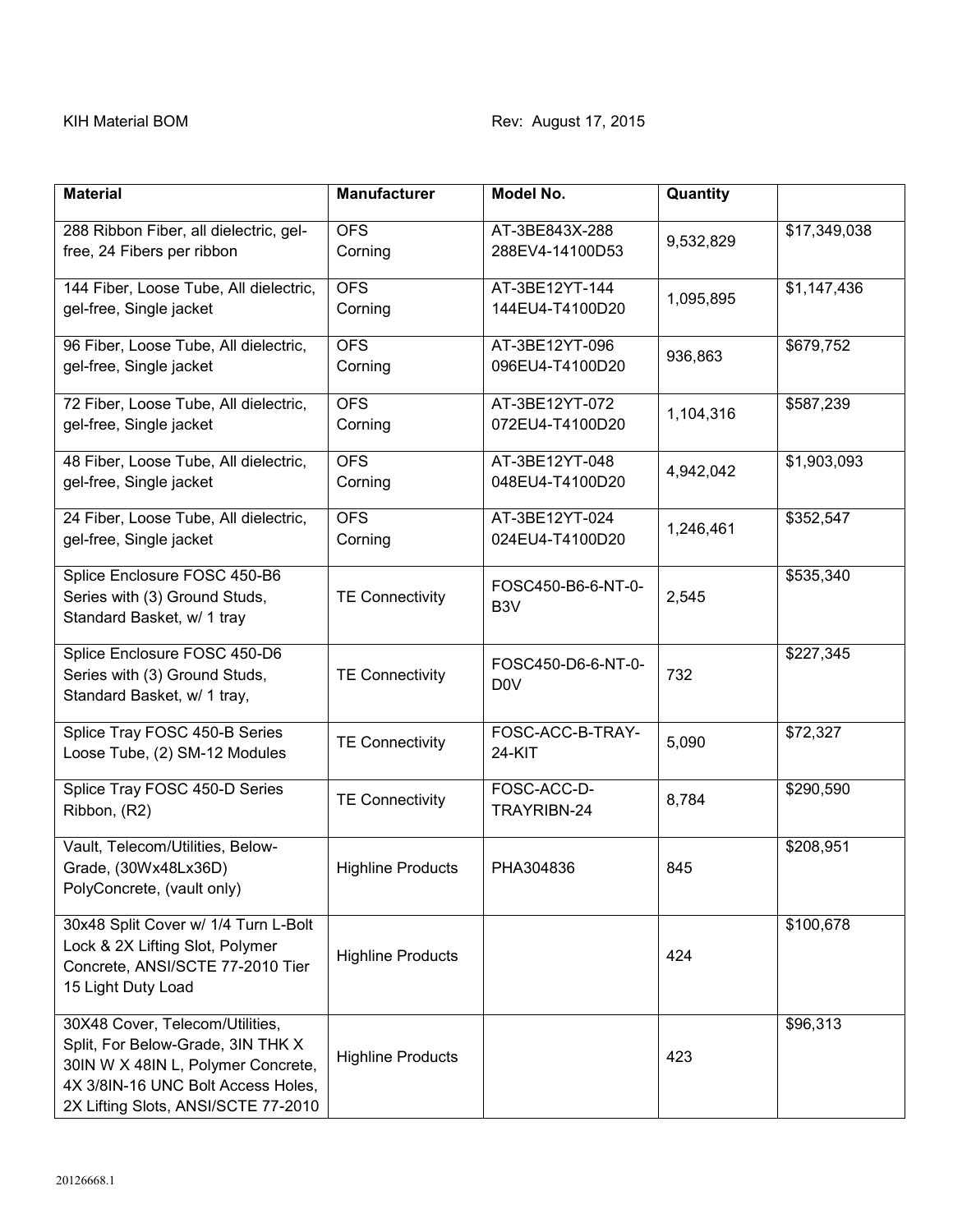| Tier 22 Heavy Duty Load                                                                                                                                                                                                                                                                                                                                                                                                                                              |                          |                  |                              |              |              |
|----------------------------------------------------------------------------------------------------------------------------------------------------------------------------------------------------------------------------------------------------------------------------------------------------------------------------------------------------------------------------------------------------------------------------------------------------------------------|--------------------------|------------------|------------------------------|--------------|--------------|
| Vault, Telecom/Utilities, Below-<br>Grade, (24x36Lx24D) PolyConcrete<br>w/Drop-In Cover                                                                                                                                                                                                                                                                                                                                                                              | <b>Highline Products</b> | PHA243624        |                              | 1,923        | \$501,411    |
| Conduit, 1.25" dia, Smooth Wall,<br>SDR 13.5 w/ 1250LB Pull Tape,<br>HDPE, No Lube, Orange                                                                                                                                                                                                                                                                                                                                                                           |                          | 9483-O           | SW1.25-SDR135-               | 2,537,258    | \$922,437    |
| 1/4" EHS Galvanized Strand, 5,000 ft<br>reels                                                                                                                                                                                                                                                                                                                                                                                                                        | <b>Bekaert</b>           |                  |                              | 14,469,233   | \$2,384,430  |
| Backup Generator, 50kW, Diesel,<br>200amp, 120/240V, 1-Phase,<br>Outdoor-Steel, 210 Gallon                                                                                                                                                                                                                                                                                                                                                                           | Generac<br>Kohler        |                  | SD050-3-4I<br>21<br>50REOZJE |              | \$305,002    |
| Transfer Switch, 200amp, 120/240,<br>1-Phase, NEMA 3R                                                                                                                                                                                                                                                                                                                                                                                                                | Generac<br>Kohler        | <b>ATS 200-T</b> |                              | 21           | \$63,923     |
| Communication Shelter, 10' W x 22' L x 9' Tall, (1) 3' W<br>Steel Entry Door, Stone Aggretate Exterior, Painted "I"<br>Beam Skid Frame, R11 Insulation, Vinyl Floor, 200 amp<br>Dist Panel, fully wired w/ lighting, outlets, switches. (2) 3-<br>ton 5kW AC units, (70') 12" cable ladder, (7) 19" Newton<br>racks installed, Halo Ground System, Alarm contacts for<br>door, smoke, hi/low temp, power fail, (1) Floor Penetration.<br><b>KY Approved Drawings</b> |                          |                  |                              | 21           | \$918,148    |
|                                                                                                                                                                                                                                                                                                                                                                                                                                                                      |                          |                  |                              | <b>Total</b> | \$28,646,000 |
| ** Note – Quantities above are estimated based on preliminary design as of July 10, 2015. These<br>quantities are subject to change as final design is completed.                                                                                                                                                                                                                                                                                                    |                          |                  |                              |              |              |
|                                                                                                                                                                                                                                                                                                                                                                                                                                                                      |                          |                  |                              |              |              |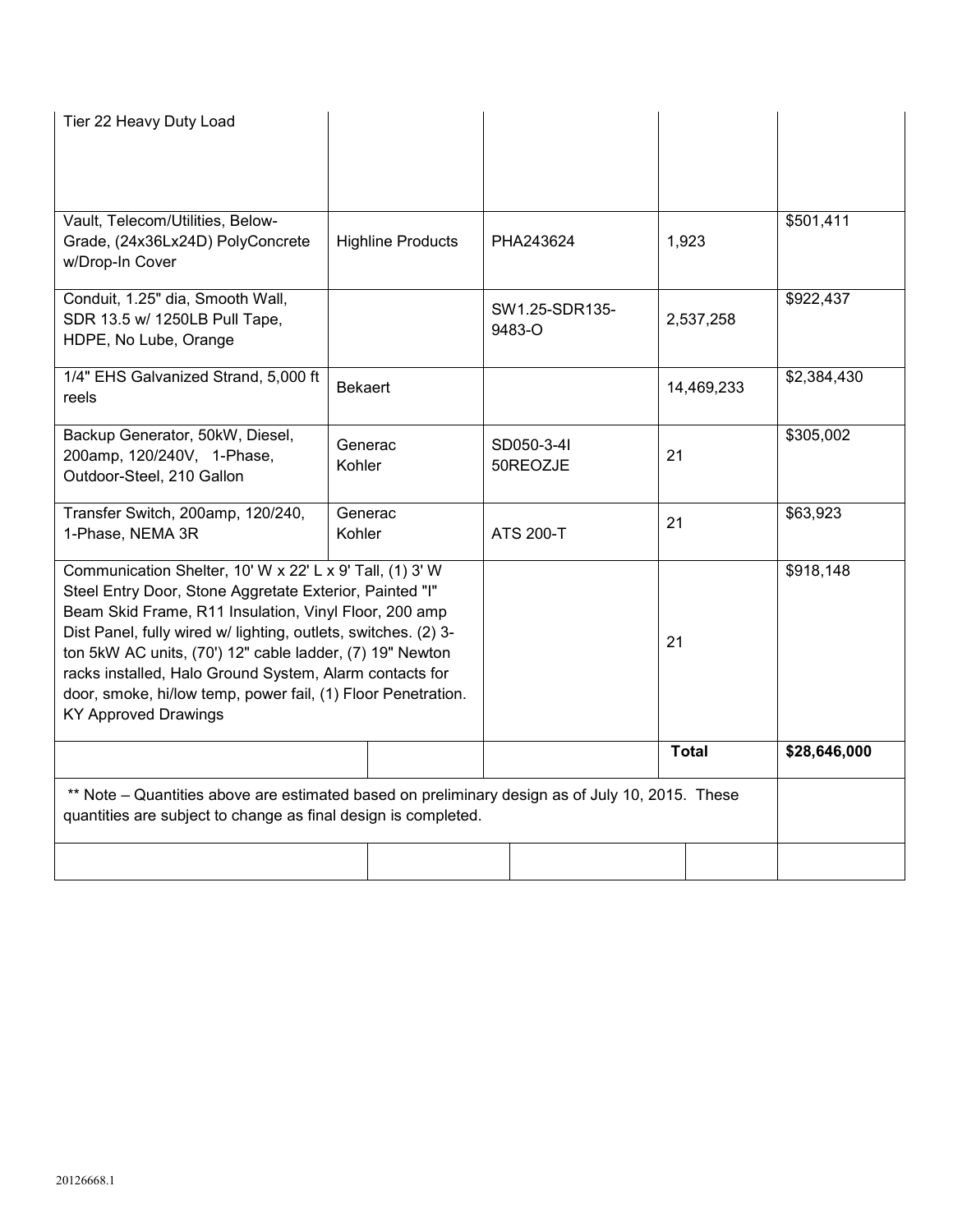# **APPENDIX 3D DESIGNATED EQUIPMENT PROTOCOL**

See attached.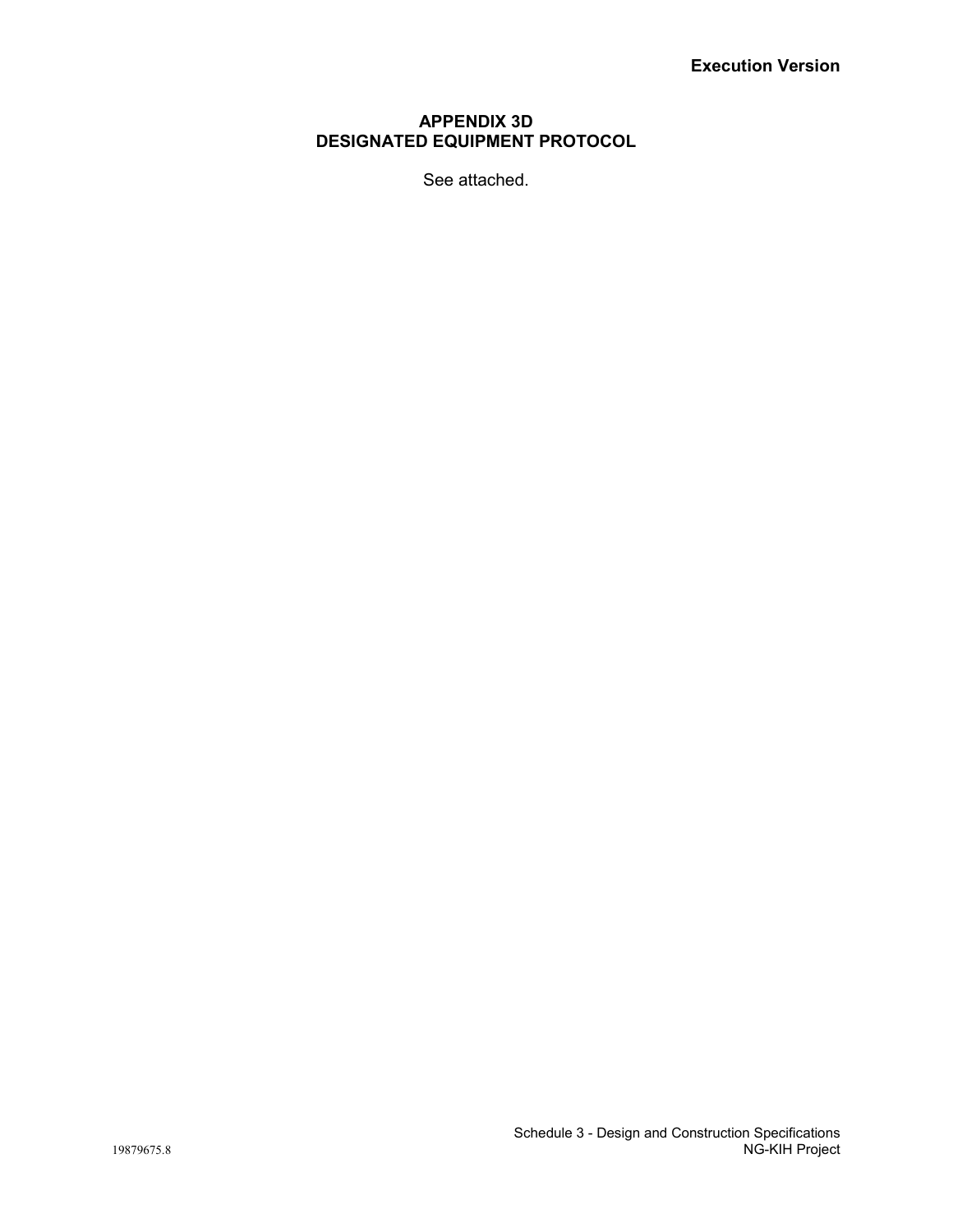# **APPENDIX 3D DESIGNATED EQUIPMENT PROTOCOL**

The Authority is required to purchase the Designated Equipment pursuant to Section 3.6 of this Project Agreement and in accordance with the Project Schedule and this Appendix 3D.

# **EQUIPMENT AND MATERIALS**

The Designated Equipment is listed in Appendix 3C [Designated Equipment]. As at the Effective Date, there are no purchases of equipment or materials required by the Authority, other than the Designated Equipment. The Authority agrees that the Designated Equipment will be delivered visibly undamaged to the appointed location at the time specified. The Authority represents and warrants that it will make all necessary undisputed payments required and will comply with all other terms and conditions of any purchase order or other documentation in respect of the Designated Equipment.

# **PROCESS**

## Quantities and Estimated Purchase Order Initiation and Delivery Dates:

The Authority will appoint a purchasing representative to coordinate, with the Design-Builder purchasing representative, the ordering activities of the Designated Equipment. The Authority will work with the Design-Builder purchasing representative to place the orders including allowing the Design-Builder purchasing representative the opportunity to review the purchase orders or other documentation prior to submission to the vendors. The type and quantity of the Designated Equipment and the exact delivery location address, time window and delivery date will be specified by the Design-Builder purchasing representative only.

The Design-Builder purchasing representative will advise the Authority purchasing representative 5 days in advance of the Authority Order Dates set out below. The applicable required order dates (the "**Authority Order Dates**") for the various Designated Equipment types are:

- 20 weeks in advance of the required delivery date for fiber orders;
- 12 weeks in advance of the required delivery date for Hut orders; and
- 6 weeks in advance of the required delivery date for Bulk Material orders.

"**Bulk Materials**" means that portion of the Designated Equipment listed in Appendix 3C for vaults, covers, strand, splice closures, trays and conduit.

The quantities and delivery requirements for the Designated Equipment are estimated as follows:

- Approximately 25% of the quantities as reflected on Appendix 3C were ordered prior to the Effective Date for delivery from August through December 2015.
- 25% of the quantities as reflected on Appendix 3C must be ordered and added to the purchase orders each month at the rate of 5% per month commencing on the 1st day of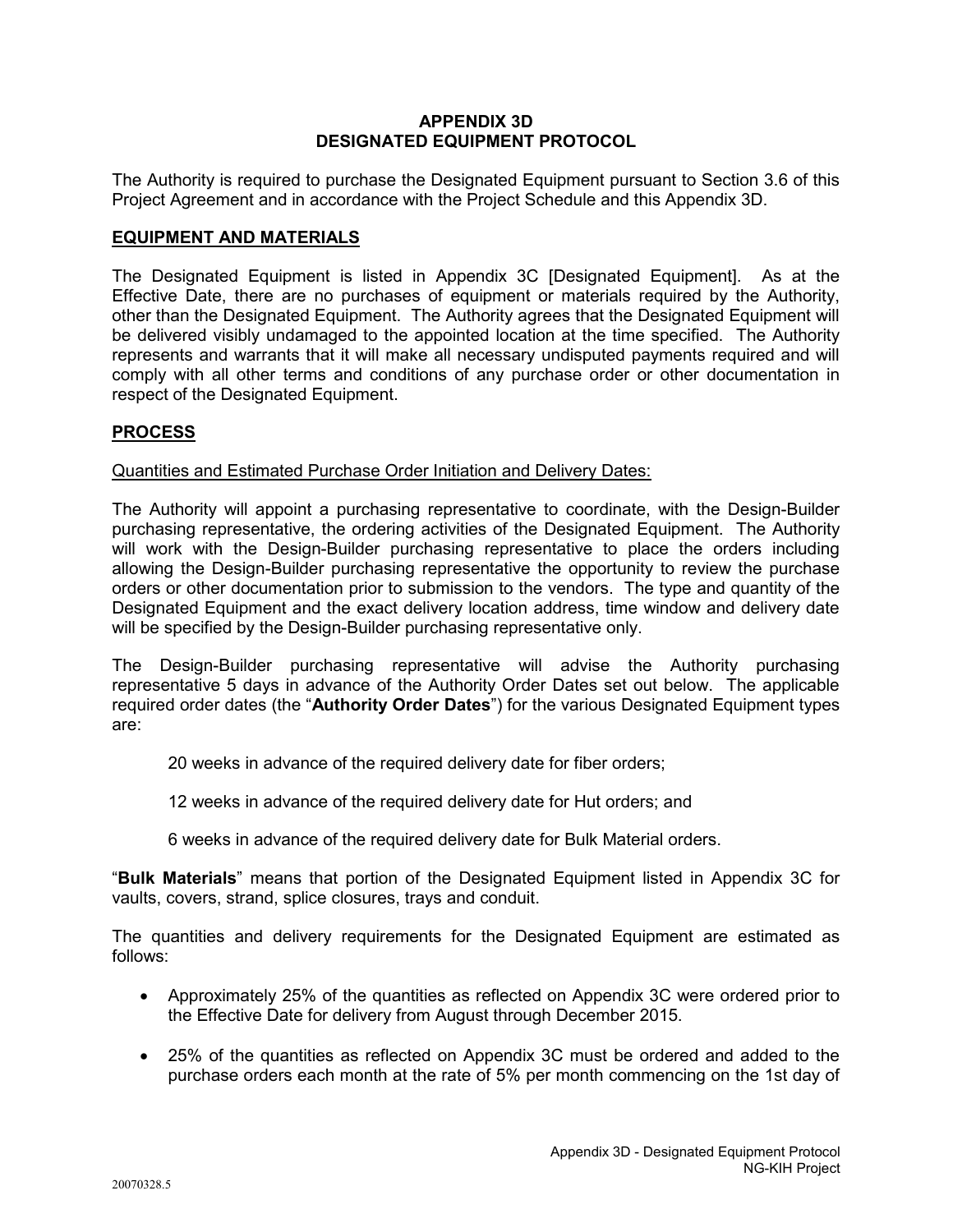each month effective October 2015 to support Ring 1A & Ring 1B construction currently scheduled January 2016 through May 2016.

 50% of the quantities as reflected on Appendix 3C must be ordered and purchased as indicated by the Design-Builder's purchasing representative, over the following two years from January 2016 through January 2018 to support Project Schedule for Rings 2-5.

All Bulk Materials will be purchased through a local Kentucky distributor selected by the Design-Builder and agreed to by the Authority, acting reasonably. The local Kentucky distributor will ship some materials directly to the construction subcontractors using an FCA destination basis which makes the distributor responsible for any shipping damage or loss. The local Kentucky distributor will also utilize two (2) Kentucky warehouses to stage and kit materials for smaller subcontractors. The Authority's and Design-Builder's purchasing representative will work with the distributor to determine the minimum/maximum inventory levels to be carried at each warehouse location. The Design-Builder will inform Authority whether the shipments will be direct shipments to the primary construction subcontractors (as defined below) or whether the shipments will be directed to the local warehouse facilities. The Design-Builder will provide regular updates to the Authority on the status of any orders and shipments and respond to inquiries from the Authority or Project Co within 1 Business Day.

The Hut enclosure will be purchased from a building manufacturer outside of Kentucky who will design, fabricate and deliver the enclosures to each Node Site Location in Kentucky. Backup generators and automatic transfer switches will be purchased by the Authority directly from the manufacturer and shipped directly to the Hut Location Sites where they are required.

# Designated Equipment Delivery Locations:

The Authority acknowledges that the three primary construction subcontractors will establish various material staging yards around the Commonwealth of Kentucky to support local construction crews and deliveries of Designated Equipment shall be made directly to each primary construction subcontractor's staging yard and the purchase orders or other documentation will contemplate the unloading of the shipment by the transportation provider at the designated location. Huts will be delivered directly to the jobsite where each is being installed. The Authority will be responsible for paying the freight cost for all Designated Equipment deliveries on a prepaid and invoiced basis.

If the Authority anticipates a delay in the ordering or delivery of the Designated Equipment whether due to an Authority caused delay or for any other reason or the timely performance of any of the Authority's obligations in respect of the Designated Equipment, it will immediately notify Design-Builder purchasing representative.

# Terms and Conditions of the Designated Equipment Purchase Orders:

In the event the Design-Builder purchasing representative is of the opinion that the purchase order terms and conditions do not support the Project Schedule, the Design-Builder purchasing representative will discuss the matter with the Authority's purchasing representative and resolution will be sought so as to not impact the Project Schedule or expose the Design-Builder to additional risk or costs. Additionally, when the Authority's representative is placing any purchase orders for the Designated Equipment it will contain the following terms and conditions: